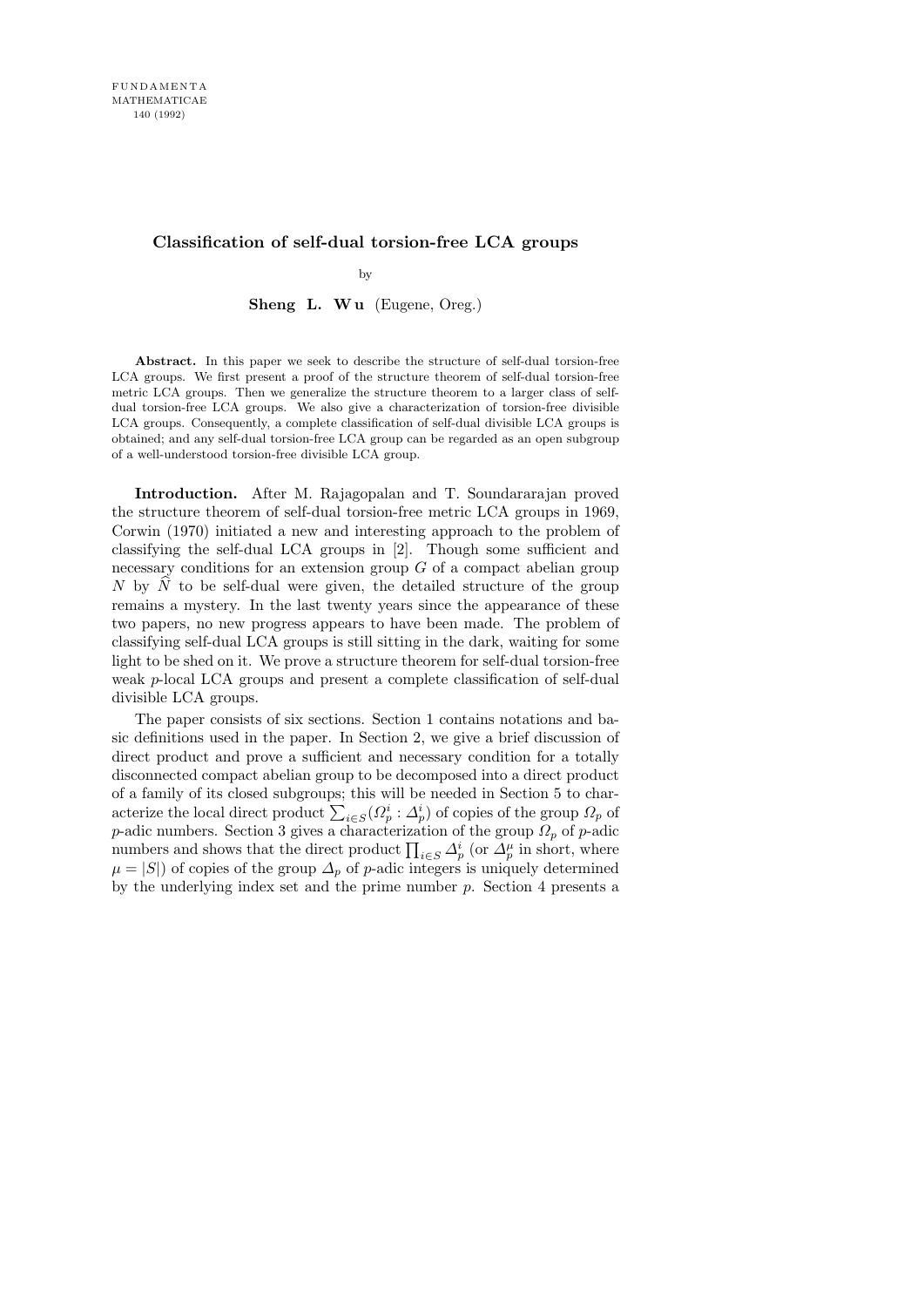different proof of the structure theorem of self-dual torsion-free metric LCA groups that was first proved by M. Rajagopalan and T. Soundararajan in [5]. Since one can show generally that any self-dual torsion-free LCA group is of the form  $R^n \times D \times \widehat{D} \times \sum_{i \in S} (H_p : K_p)$  with each  $H_p$  self-dual containing  $K_p$  as an open and compact subgroup and D being a divisible discrete abelian group, the study of self-dual torsion-free LCA groups boils down to the study of self-dual torsion-free topological p-groups  $H_p$ . It is tempting to conjecture that  $H_p$  is of the form  $\sum_{i \in S} (Q_p^i : \Delta_p^i)$  since  $H_p$  contains an open and compact subgroup of the form  $\tilde{\Delta}_{p}^{\mu}$  (see [1, 2.8]). In 1968, Neil Rickert gave an example in [6] (see also Example 2) showing that self-duality and torsion-freeness are not enough for a torsion-free topological  $p$ -group to be decomposed into a local direct product  $\sum_{i \in S} (\Omega_p^i : \Delta_p^i)$  of copies of the group  $\Omega_p$  of p-adic numbers. Hence two questions are raised:

(1) When can a self-dual torsion-free topological  $p$ -group be decomposed into a local direct product of copies of the group of  $p$ -adic numbers ?

 $(2)$  What other conditions does one need to impose on G in order for G to have a nice structure ?

The first question leads us to the discussion of  $p$ -local and weak  $p$ -local LCA groups in Section 5. With the success in proving a necessary and sufficient condition for an LCA group to be topologically isomorphic to a local direct product of copies of the group  $\Omega_p$  of p-adic numbers, we generalize M. Rajagopalan and T. Soundararajan's result to a larger class (see Theorem 5.14); whereas, the second question motivates the research in Section 6 of the structure of self-dual divisible LCA groups which turn out to behave as desired (see Corollary 6.14).

Acknowledgements. I am extremely indebted to my advisor, Prof. Kenneth A. Ross, for his invaluable suggestions, help and encouragement. I would like to thank Prof. M. Rajagopalan for providing helpful information with regard to my research.

1. Notations and definitions. All groups used in the paper are assumed to be locally compact abelian (abbreviated as LCA) groups unless otherwise indicated. Most of the notations and concepts in the paper can be found in [1] or [3]. We shall repeat some for the sake of clarity. T denotes the unit circle group with Euclidean topology.  $R<sup>n</sup>$  is the usual Euclidean group  $(n \geq 1)$ . Let p be a prime number; then  $Z(p^n)$  represents the cyclic group of order  $p^n$ ,  $Z(p^{\infty})$  is the quasicyclic group of the rationals expressible in the form  $m/p^n$  under addition mod 1. We shall adopt [3]'s notation  $\Omega_p$  and  $\Delta_p$  (or  $\Lambda_0$ ) for the group of p-adic numbers and the group of p-adic integers, respectively. When there is a need to use  $\Lambda_k$ , which is the subgroup of  $\Omega_p$  that consists of all  $x = (x_n) \in \Omega_p$  such that  $x_n = 0$  for all integers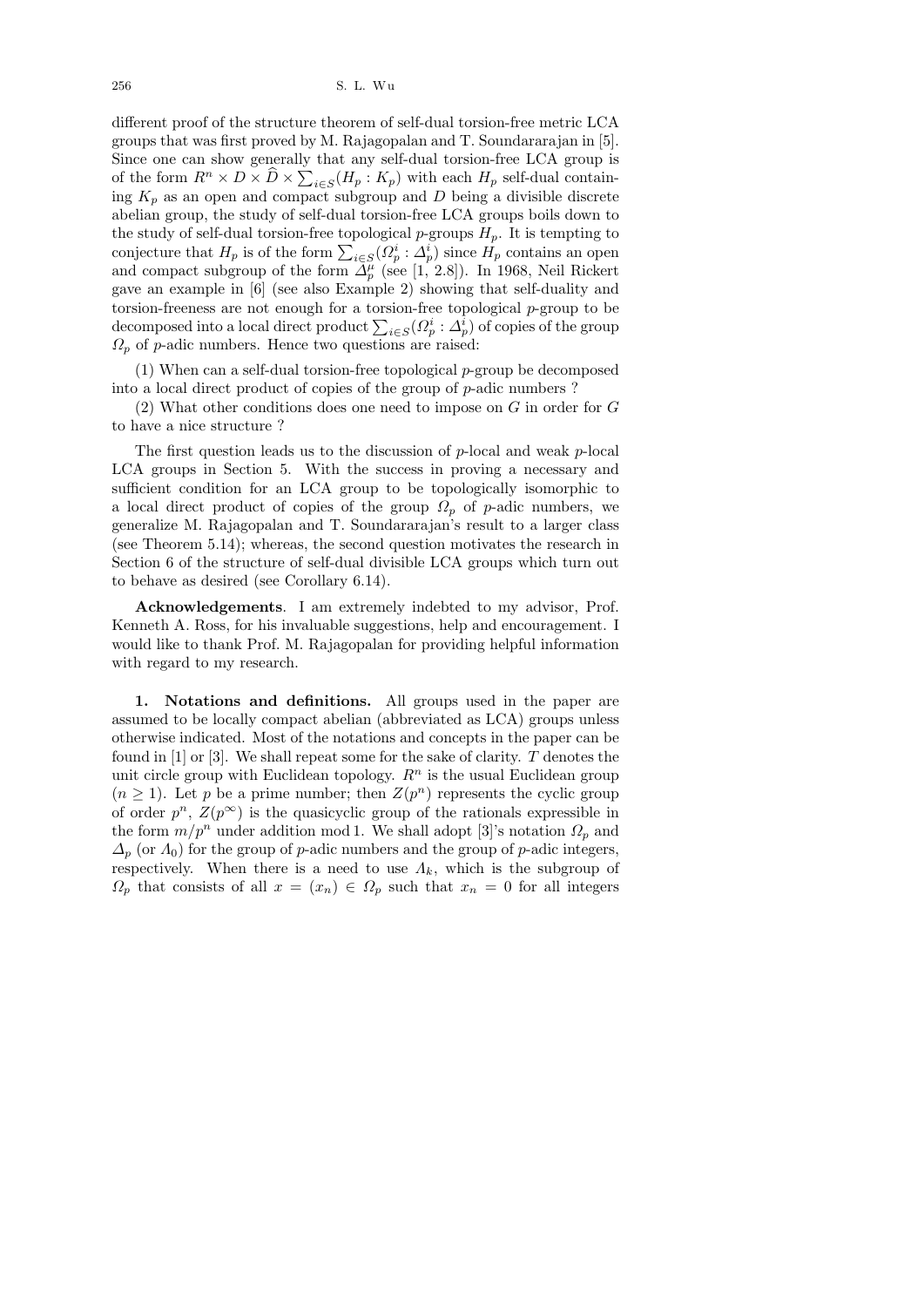$n < k$  (see [3] for details), we shall use  $\Lambda_0$  instead of  $\Delta_p$  together with  $\Lambda_k$ . The character group of an LCA group  $G$  with the compact-open topology is denoted by  $\widehat{G}$ . If H is a subgroup of  $G, H^{\perp}$  (or  $A(\widehat{G}, H)$ , to avoid confusion) denotes the annihilator of H in  $\widehat{G}$ . Let A be a subset of an LCA group G; then  $\langle A \rangle$  denotes the subgroup of G generated by A, while  $\langle A \rangle$ <sup>-</sup> represents the closed subgroup of  $G$  generated by  $A$ . The identity component of an LCA group G is denoted by  $C(G)$ .

Let  $\{G_i\}_{i\in S}$  be a family of LCA groups; then  $\prod_{i\in S} G_i$  indicates the direct product of all  $G_i$ 's with the product topology. For simplicity, especially when there is no need to use the underlying indices i, we shall write  $G^{\mu}$  for  $\prod_{i\in S} G_i$  if  $G_i = G$  for all  $i \in S$ , where  $\mu = |S|$  is the cardinality of the index set S. If  $\{G_i\}_{i\in S}$  is a family of discrete abelian groups, then the weak direct sum of all  $G_i$ 's is denoted by  $\sum_{i \in S} G_i$ . But when  $G_i = G$  for all  $i \in S$  and there is no need for using underlying indices, we shall write  $G^{\mu*}$  instead of  $\sum_{i \in S} G_i$  for simplicity.

DEFINITION 1.1. Let G be an LCA group. By the *p-component*  $G_p$  of G we mean the set of all  $x \in G$  such that  $\lim_{n \to \infty} p^n x = 0$ . G is said to be a topological p-group if and only if  $G_p = G$  for some fixed prime number p.

DEFINITION 1.2. Let G be an LCA group and  $G! = \{x \in G : \lim_{n \to \infty} n!x\}$  $= 0$ . Then G is said to be a *topological torsion group* if and only if  $G! = G$ .

DEFINITION 1.3. A topological isomorphism, denoted by  $\simeq$ , is both a group isomorphism and a homeomorphism of topological spaces. Two LCA groups are said to be topologically isomorphic if there exists a topological isomorphism between them.

DEFINITION 1.4. Let G be an LCA group and let  $\widehat{G}$  be its character group. If G and  $\widehat{G}$  are topologically isomorphic, then G is said to be selfdual.

DEFINITION 1.5. Let  $\{G_i\}_{i\in S}$  and  $\{H_i\}_{i\in S}$  be two families of LCA groups with each  $H_i$  open in  $G_i$  and let  $G = \{(x_i) \in \prod_{i \in S} G_i : x_i \in H_i \text{ for } i \in I\}$ all but a finite number of indices i}. Topologize G so that  $\prod_{i\in S} H_i$  is an open subgroup of G. Then G is called the *local direct product* of the  $G_i$ 's with respect to the open subgroups  $H_i$ 's, denoted by  $\sum_{i \in S} (G_i : H_i)$ .

2. Direct product. One important way of understanding topological groups is to decompose them into the Cartesian product of simpler ones whenever possible. Our main concern in this section is to try to find some necessary and sufficient conditions for a compact topological group to be decomposed into a direct product of a family of its closed normal subgroups.

The topological groups mentioned in this section need not be abelian unless it is indicated explicitly.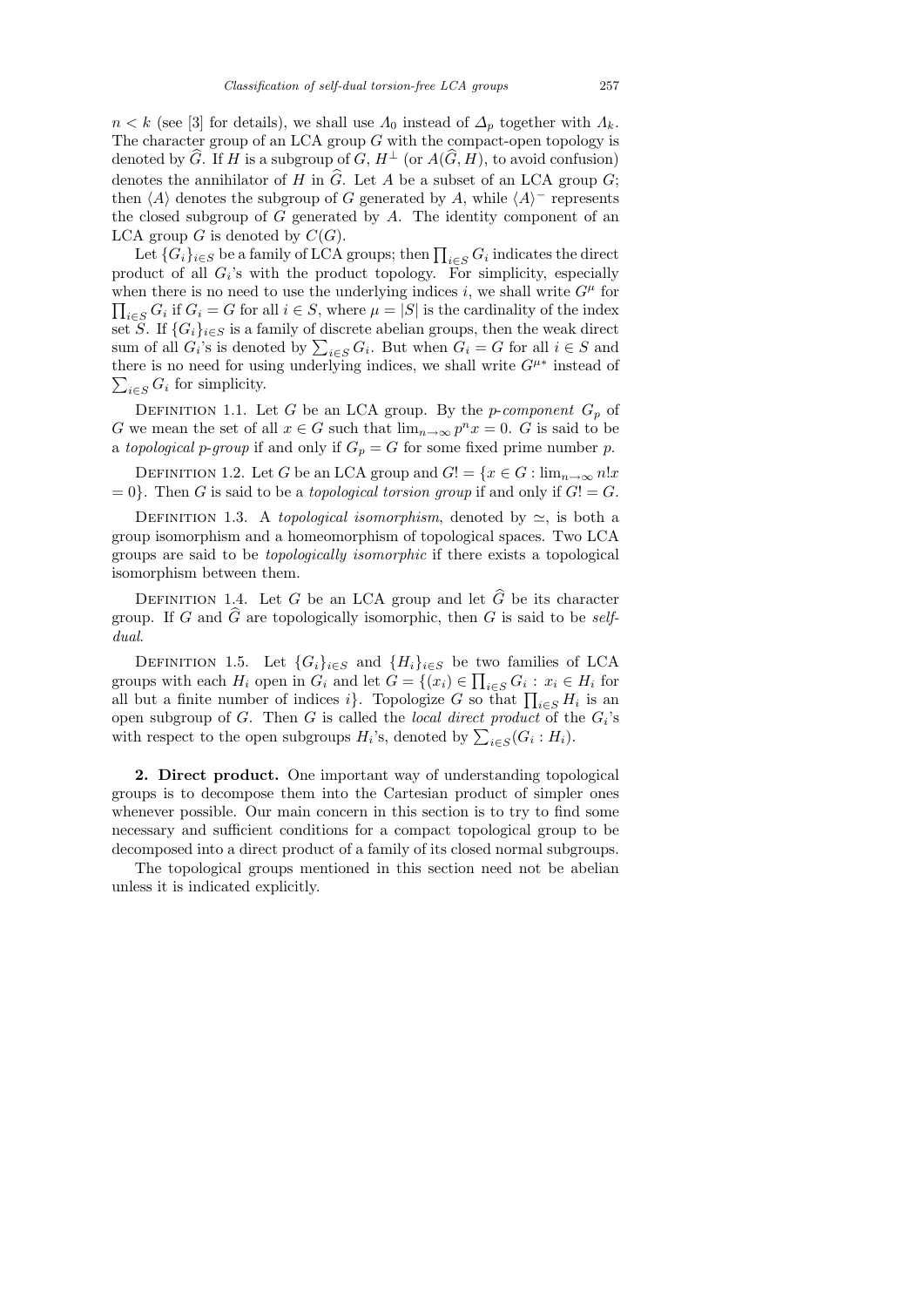DEFINITION 2.1. Let G be a topological group and let  $\{G_i : i \in S\}$  be a family of normal closed subgroups of G such that  $G = \langle \{G_i : i \in S\} \rangle$ <sup>-</sup>. If  $|S| \geq \aleph_0$ , then we also assume G is compact. If there exists a topological isomorphism  $\tau: G \to \prod_{i \in S} G_i$  such that for all  $j \in S$  and  $x \in G_j$ ,  $\tau(x) =$  $(y_i)$ , where  $y_i = x$  when  $i = j$  and  $y_i = 0$  when  $i \neq j$ , then we will say that G can be decomposed into the direct product of its closed subgroups  $\{G_i : i \in S\}$ and write  $G = \bigoplus_{i \in S} G_i$ .

Suppose that  $G$  is the Cartesian product of a family of compact groups  $\{K_i : i \in S\}$ , i.e.,  $G = \prod_{i \in S} K_i$ . Let  $G_i = K_i \times \prod_{j \neq i} \{0\}$ ; then by definition  $G = \bigoplus_{i \in S} G_i.$ 

DEFINITION 2.2. Let G be a locally compact topological group, let  $\{M_i:$  $i \in S$  be a family of closed normal subgroups of G and  $Q_i = \langle \{M_i : j \in S,$  $j \neq i$ }<sup>†</sup>.  $\{M_i : i \in S\}$  are said to be *topologically independent* (TI) if  $M_i \cap Q_i = \{0\}$  for each  $i \in S$ ; and they are strongly topologically independent (STI) if  $\bigcap_{i \in S} Q_i = \{0\}.$ 

EXAMPLE 1. Let  $G = G_1 \times \ldots \times G_n$  and  $M_i = \{0\} \times \ldots \times \{0\} \times G_i \times$  $\{0\} \times \ldots \times \{0\}$ ; then  $\{M_i : i = 1, \ldots, n\}$  are both TI and STI.

By definition we can see easily that  $\{M_i : i \in S\}$  being STI implies  ${M<sub>i</sub> : i \in S}$  being TI, but not the other way around. Since the example we have in hand to explain this is not trivial, we will wait until after proving Theorem 5.13. But it is not suprising that, in the case when the index set  $S$ is finite and the underlying group  $G$  is compact, TI and STI are equivalent. We will demonstrate this in the following proposition. Proposition 2.3 and Theorem 2.4 are known, but somewhat obscure in the literature and so we include brief proofs.

PROPOSITION 2.3. Let  $\{M_i : i \in S\}$  be a finite set of closed normal subgroups of a compact group G (not necessarily abelian); then  $\{M_i : i \in S\}$ are TI if and only if  $\{M_i : i \in S\}$  are STI.

Proof. Without loss of generality we may assume that  $G = \langle \{M_i :$  $i \in S$ }); otherwise we can consider the closed subgroup  $G_1 = \langle \{M_i :$  $i \in S$ . We need only show that TI implies STI. Actually, by [3, 6.12] we know that there exists a topological ispmorphism  $\tau : G \to \prod_{i=1}^n M_i$ such that  $\tau(x) = (0, \ldots, 0, x, 0, \ldots, 0)$ , where  $x \in M_i$ . But this implies that  $\tau(Q_i) = M_1 \times \ldots \times M_{i-1} \times \{0\} \times M_{i+1} \times \ldots \times M_n$ . So  $\tau(\bigcap_{i=1}^n Q_i) =$  $\bigcap_{i=1}^n \tau(Q_i) = \{0\}.$  Hence  $\bigcap_{i=1}^n Q_i = \{0\}$  since  $\tau$  is an isomorphism. So  ${M_i : i \in S}$  are STI.

It turns out that strong topological independence is a reasonable condition imposed on a family of compact subgroups in order for the group to be decomposed into a direct product of this family of compact subgroups. Here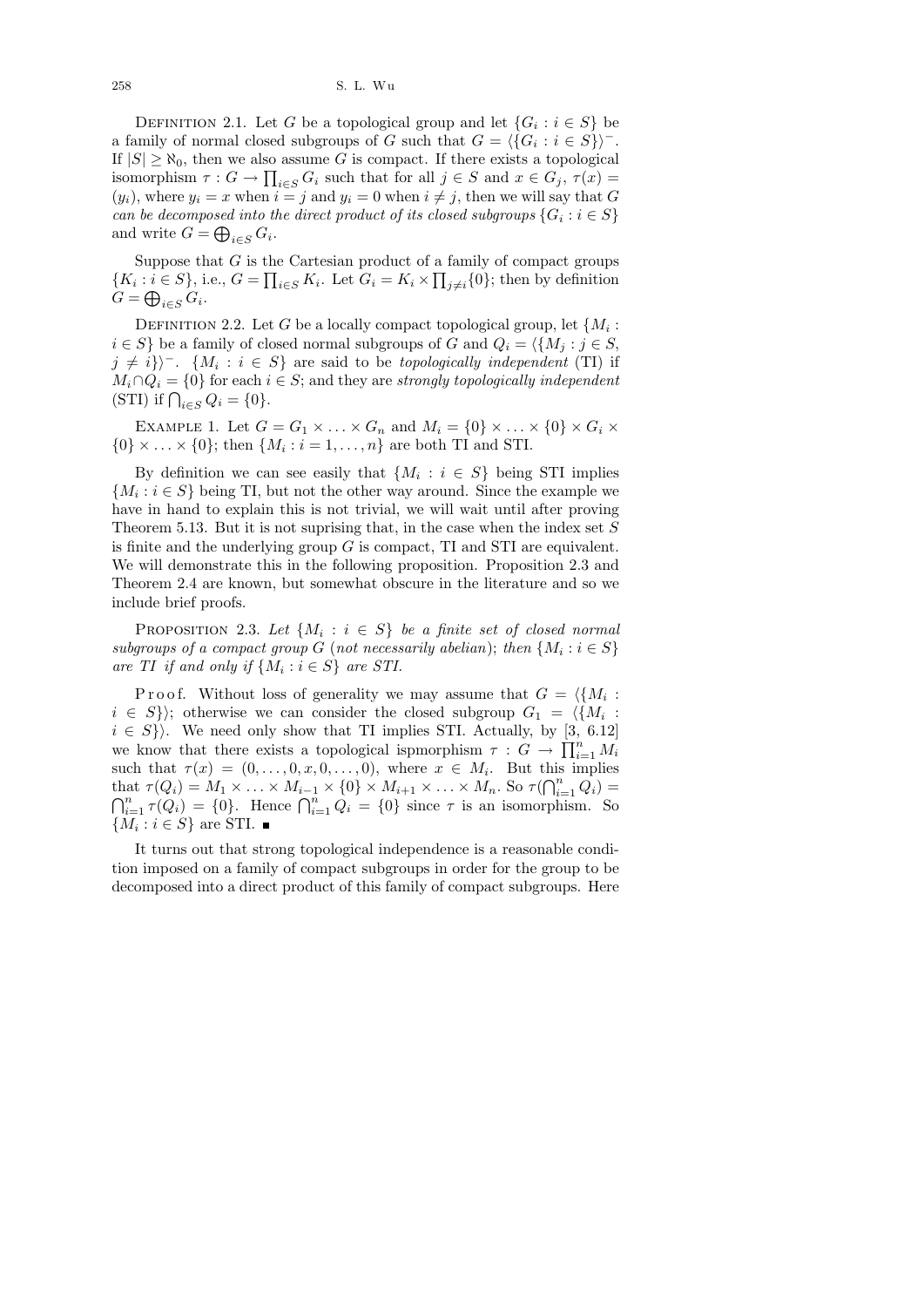is a theorem concerning direct decomposition proved by Pontryagin (see [4, §21.E]

THEOREM 2.4. Let G be a compact topological group and let  $\{M_i : i \in S\}$ be a family of closed normal subgroups of G; then  $G = \bigoplus_{i \in S} M_i \Leftrightarrow G =$  $\langle \{M_i : i \in S\} \rangle$ <sup>-</sup> and  $\{M_i : i \in S\}$  are STI.

P r o o f. The sufficiency is the result of  $[4, §21.E]$ . Now let us prove the necessity. Assume  $G = \bigoplus_{i \in S} M_i$ . Then by our Definition 2.1 we know that  $G = \langle \{M_i : i \in S\} \rangle$ <sup>-</sup> and there exists a natural topological isomorphism  $\tau$  from G onto  $\prod_{i\in S} M_i$ . Let  $Q_i = \langle \{M_j : j \neq i\} \rangle^-$ ; then it is clear that  $\tau(Q_i) = \{0\} \times \prod_{j \neq i} M_j$ . Therefore  $\tau(\bigcap_{i \in S} Q_i) = \bigcap_{i \in S} \tau(Q_i) = \{0\}$ . Hence  $\bigcap_{i\in S} Q_i = \{0\}$ , and the necessity is proved.

For a totally disconnected LCA group  $G$ , the following theorem gives a satisfactory answer to the question "Under what conditions does TI imply STI?". It also gives necessary and sufficient conditions for a compact totally disconnected LCA group to be decomposed into a direct product of a family of its closed subgroups. It will play an important role in our characterization of self-dual torsion-free LCA groups.

THEOREM 2.5. Let G be a compact totally disconnected LCA group and let  $\{M_i : i \in S\}$  be a family of closed subgroups of G such that  $G = \langle \{M_i : i \in S\} \rangle$  $i \in S$ }<sup>†</sup>. Then the following are equivalent:

- (a) (1) for any open neighborhood U of 0 in G all  $M_i$ 's are contained in U except for finitely many indices;
	- (2)  $\{M_i : i \in S\}$  are TI;
- (b)  $\{M_i : i \in S\}$  are STI (hence  $G = \bigoplus_{i \in S} M_i$ ).

P r o o f. (b)  $\Rightarrow$  (a) is clear. For (a)  $\Rightarrow$  (b), we need to show that  $\bigcap_{i \in S} Q_i =$  ${0}$  by Definition 2.2, where  $Q_i = \langle {M_j : j \neq i} \rangle$ <sup>-</sup>. Let  $g \in \overline{\bigcap}_{i \in S} Q_i$ ; then for any open neighborhood  $V$  of 0, there exists an open and compact subgroup U contained in V by  $[3, 7.7]$  since G is totally disconnected. For this compact open subgroup U almost all  $M_i$ 's are contained in it by assumption (1). Assume that  $M_{i_k} \not\subseteq U$  for  $k = 1, \ldots, m$  and  $M_i \subseteq U$  for all  $i \notin \{i_1, \ldots, i_m\}$ . We claim that  $g \in Q_{i_1...i_m} = \langle \{M_i : i \notin \{i_1, \ldots, i_m\}\} \rangle$ . Indeed, starting from  $Q_{i_1}$  we know that  $g \in Q_{i_1}$  since  $g \in \bigcap_{i \in S} Q_i$ . Also it is clear that  $Q_{i_1} = M_{i_2} + Q_{i_1 i_2}$ . So there exist  $x_2 \in M_{i_2}$  and  $y_2 \in Q_{i_1 i_2}$ such that  $g = x_2 + y_2$ . Note that  $y_2 \in Q_{i_1 i_2} \subseteq Q_{i_2}$  and  $g \in Q_{i_2}$ , so we must have  $x_2 = g - y_2 \in M_{i_2} \cap Q_{i_2} = \{0\}$  by assumption (2). So  $x_2 = 0$ and  $g = y_2 \in Q_{i_1 i_2}$ . Proceeding in this way  $m-1$  times we will have  $g \in Q_{i_1...i_m}$ . Since U contains all  $M_i$ 's with  $i \notin \{i_1,...,i_m\}$  and U is an open and compact (hence closed) subgroup of G we must have  $Q_{i_1...i_m} \subseteq U$ , which implies that  $g \in U \subseteq V$ . Since V is arbitrary, we must have  $g = 0$ .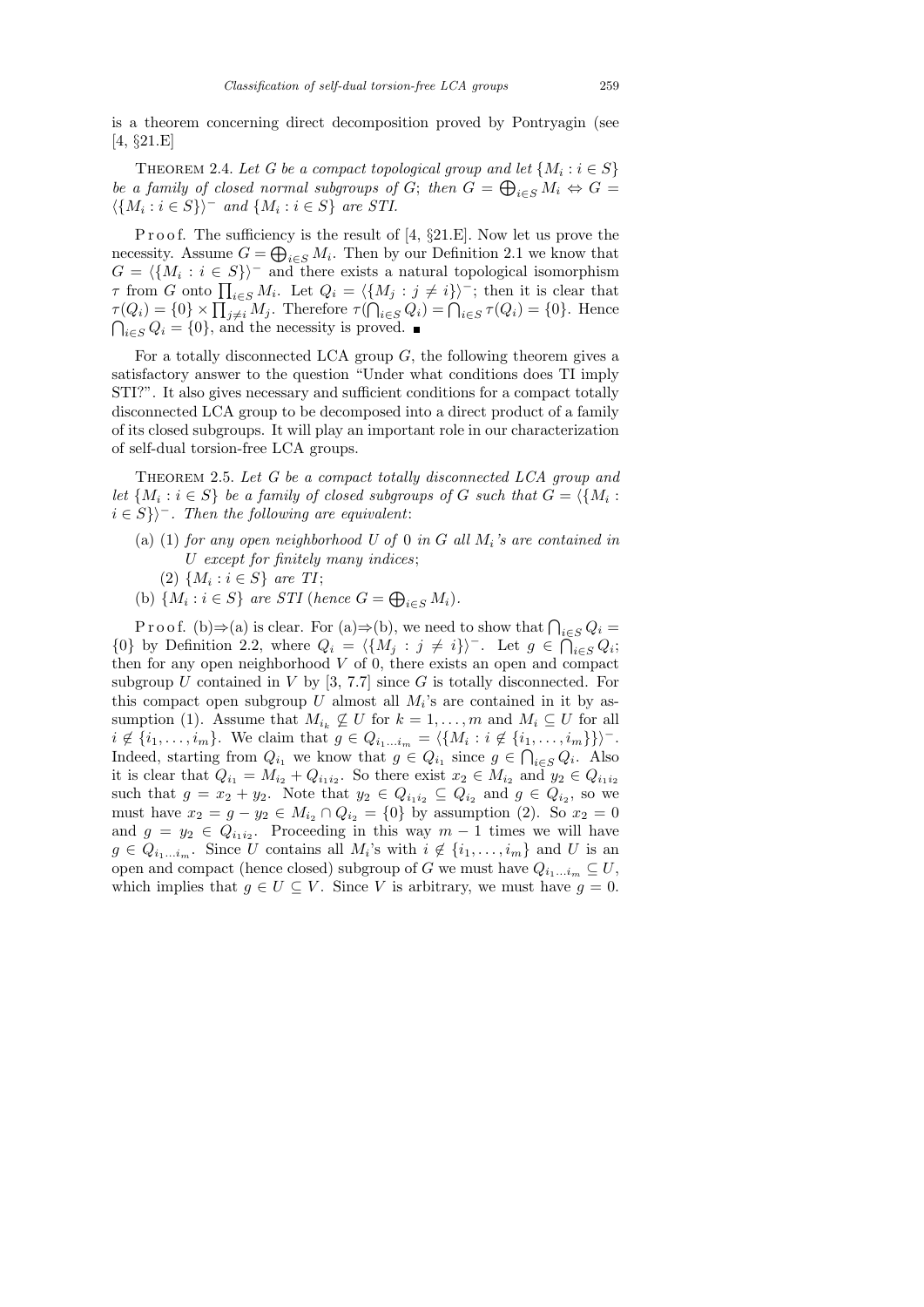So  $\bigcap_{i\in S}Q_i = \{0\}$ , i.e.,  $\{M_i : i \in S\}$  are STI. Now by Theorem 2.4 we know that  $G = \bigoplus_{i \in S} M_i$ .

## 3. Some characterizations of  $\Omega_p$  and topological p-groups

Lemma 3.1. Let G be a torsion-free topological p-group. Suppose that there exists a sequence  ${u_n}_{n=0}^{\infty}$  so that  $u_0 \neq 0$ ,  $pu_n = u_{n-1}$  for  $n \geq 1$  and  $p^n u_0 \to 0$   $(n \to \infty)$ ; then  $H = \langle \{u_n : n \ge 0\} \rangle$ <sup>-</sup> is topologically isomorphic to  $\Omega_p$ .

Proof. Since  $p^n u_0 \to 0$   $(n \to \infty)$  and G is totally disconnected (see [1, 2.7]) there exists an open compact subgroup  $K \ni u_0 \notin K$  and  $p^m u_0 \in K$ for some  $m \geq 1$ .

Let N be the smallest positive integer such that  $p^N u_0 \in K$  and  $p^{N-1}u_0 \notin K$ .

CLAIM 1.  $K \cap H = \langle p^N u_0 \rangle$ <sup>-</sup>.

Proof. First of all  $\langle p^N u_0 \rangle^- \subseteq K \cap H$ . Now if there exists  $x \notin \langle p^N u_0 \rangle^$ such that  $x \in K \cap H$ , then  $\exists y \in \langle \{u_n : n \geq 0\} \rangle = H_1$  such that  $y \in K \cap H$ and  $y \notin \langle p^N u_0 \rangle^-$  (because  $K \cap H$  is an open neighborhood of x,  $\langle p^N u_0 \rangle^$ is closed in  $K \cap H$  and  $H_1$  is dense in  $H$ ).

For convenience let  $v_0 = p^N u_0$ ,  $v_1 = p^{N-1} u_0, \ldots, v_N = u_0$ ,  $v_{N+1} =$  $u_1, \ldots,$  and write

$$
y = l_1v_1 + l_2v_2 + \ldots + l_nv_n + t
$$

where  $t \in \langle p^N u_0 \rangle^-$ ,  $0 < |l_n| < p$  and  $1 \le n \le N$  (this is possible since  $y \notin \langle p^N u_0 \rangle$ <sup>-</sup>). Without loss of generality we may assume  $l_n > 0$  (otherwise we can consider  $-y$ ). Note that

$$
p^{n-1}y = p^{n-1}(l_1v_1 + \dots + l_{n-1}v_{n-1} + t) + l_np^{n-1}v_n
$$
  
=  $l_nv_1 + z \in K \cap H$ ,

where  $z = p^{n-1}(l_1v_1 + \ldots + l_{n-1}v_{n-1} + t) \in \langle p^N u_0 \rangle^- \subseteq K \cap H$ . Therefore  $l_n v_1 = p^{n-1} y - z \in K \cap H$ , which implies that  $v_1 \in K \cap H$ , i.e.,  $p^{N-1} u_0 \in K$ , a contradiction. Hence Claim 1 is proved.

CLAIM 2.  $\langle \{v_1, v_2, ...\} \cup \langle v_0 \rangle^{-} \rangle \simeq \Omega_p$ .

P r o o f. First of all, Claim 1 shows that the closed subgroup  $\langle v_0 \rangle$ <sup>-</sup> is a compact open subgroup of H. By [1, Lemma 2.11],  $\langle v_0 \rangle^- \simeq \Delta_p$ . Let  $\varphi$  be the topological isomorphism. Now define

$$
\psi: \langle \{v_1, v_2, \ldots\} \cup \langle v_0 \rangle^- \rangle \to \Omega_p
$$

by

$$
l_n v_n + l_{n-1} v_{n-1} + \ldots + l_1 v_1 + h \mapsto y + \varphi(h),
$$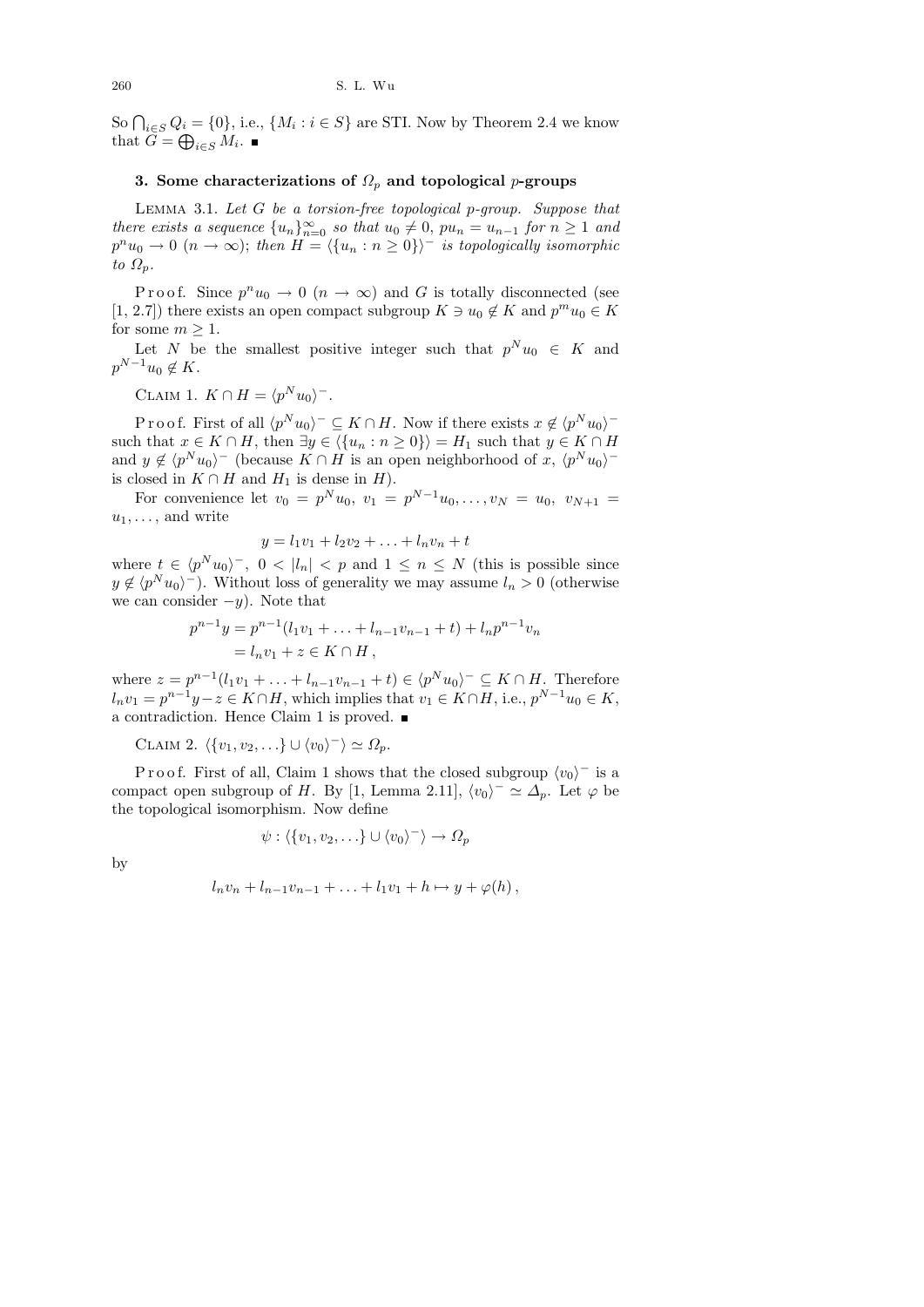where  $0 < l_n < p, 0 \le l_i < p$   $(i = 1, ..., n - 1)$  and

$$
y = (\ldots, 0, l_n, l_{n-1}, \ldots, l_1, 0, \ldots).
$$

It is straightforward to show that  $\varphi$  is well defined and is an algebraic isomorphism. Note that  $\langle \{v_1, v_2, ...\} \cup \langle v_0 \rangle \rangle$  is open, hence closed in H, so we must have  $H = \langle \{v_1, v_2, ...\} \cup \langle v_0 \rangle^- \rangle$ . So  $H \simeq \Omega_p$ .

The following lemma will be used a lot in our study of self-dual torsionfree topological p-groups. For simplification, we shall write  $\Delta_p^i$  (or  $\Delta_p^j$ ) for  $\Delta_p$ , where i (or j) is an index, while  $\Delta_p^{\mu}$  (or  $\Delta_p^m$ ) is the direct product of  $\mu$ (or m) copies of  $\Delta_p$  as defined in Section 1.

LEMMA 3.2. Two compact topological p-groups  $\prod_{i \in S} \Delta_p^i$  and  $\prod_{i \in A} \Delta_p^i$ are topologically isomorphic if and only if  $|S| = |A|$ .

Proof. We need only show that the condition is necessary. Assume that  $\prod_{i\in S} \Delta_p^i \simeq \prod_{i\in A} \Delta_p^i$ ; then by taking duals we have  $\Sigma$  $\sum$  $\sum_{i\in S} Z(p^{\infty}) \simeq$  $i \in A$   $\widetilde{Z(p^{\infty})}$ . Now by infinite abelian group theory we have  $|\widetilde{S|} = |A|$ .

LEMMA 3.3. Let H be any open compact subgroup of  $G = \sum_{i \in S} (\Omega_p^i : \Delta_p^i)$ . Then  $H \simeq \prod_{i \in S} \Delta_p^i$ .

Proof. Let  $H$  be any open and compact subgroup of  $G$ . Note that  $G$  is the local direct product of copies of the group of  $p$ -adic numbers. By the way the topology of G is defined G contains  $\prod_{i\in S} \Delta_p^i$  as a compact and open subgroup. So by [1, 2.23],  $H \simeq \prod_{i \in S} \Delta_p^i$ .

PROPOSITION 3.4. Let G be a torsion-free topological p-group and let K be an open and compact subgroup that is topologically isomorphic to  $\prod_{i \in S} \Delta_p^i$ , where  $\Delta_p^i = \Delta_p \ \forall i \in S$ , with  $|S| \leq \aleph_0$  and  $G/K \simeq \sum_{i \in S} Z(p^{\infty})$ . Then G satisfies the second axiom of countability.

Proof. First of all we know that K is second countable since by  $[3,$ Theorem 24.14,  $w(K) = w(K) \le \aleph_0$ . It is clear that  $G = \bigcup_{i \in S} (x_i + K)$ , where  $x_i$ 's are fixed representatives of all those countably many cosets. Now by [3, 8.19] the proposition is proved.  $\blacksquare$ 

4. Self-dual torsion-free metric LCA groups. The following lemma is actually a special case of a lemma proved by Neil W. Rickert in [6]. For convenience we will state it here for later use.

LEMMA 4.1. Let  $G$  be a torsion-free LCA topological p-group and let  $K$ be a compact subgroup. Assume that a subgroup  $H$  of  $G/K$  is isomorphic to  $Z(p^{\infty})$ . Then there is a closed subgroup H', isomorphic to  $\Omega_p$ , which maps onto the group  $H$  under the natural map of  $G$  onto  $G/K$ .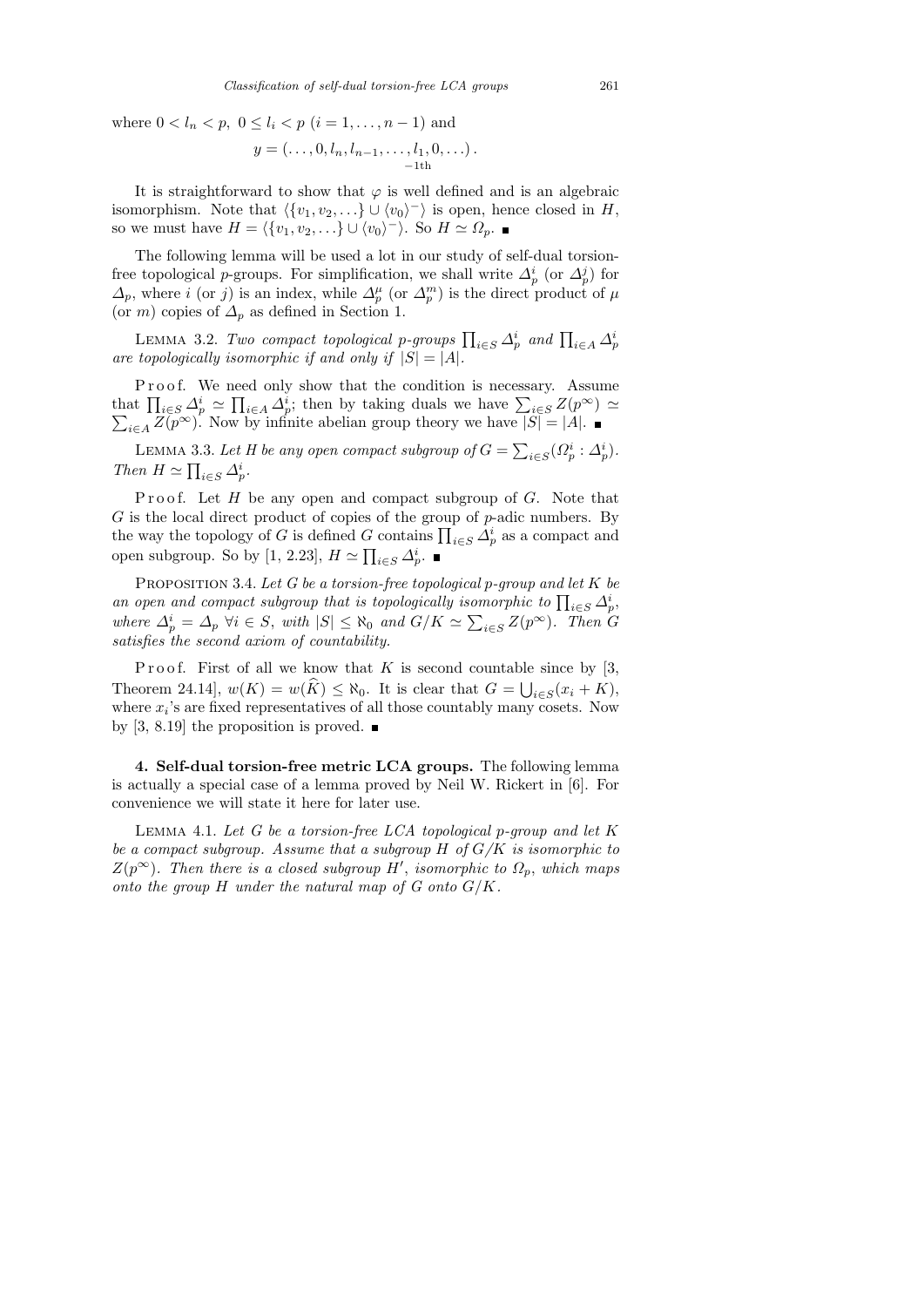262 S. L. Wu

P r o o f. Note that any torsion-free topological p-group is a  $\Delta_p$ -module; the lemma follows from [6, Lemma 4].  $\blacksquare$ 

LEMMA 4.2. Let  $G$  be a metric torsion-free topological p-group that is selfdual; then G is topologically isomorphic to a local direct product of countably many copies of the group of p-adic numbers.

Proof. Let  $K$  be a fixed open and compact subgroup of  $G$ . Then by [1, Proposition 2.8],  $K \simeq \prod_{i \in S} \Delta_p^i$ . Since G is metrizable we must have  $|S| \leq \aleph_0$ . Since G is self-dual it follows, by [1, 2.23], that  $(G/K)^{\wedge} \simeq K^{\perp} \simeq$  $K \simeq \prod_{i \in S} \Delta_p^i$  and so  $G/K \simeq \sum_{i \in S} Z^i(p^{\infty})$ , where each  $Z^i(p^{\infty}) = Z(p^{\infty})$ . So G satisfies the second axiom of countability by Proposition 3.4. Now by Lemma 4.1 for each  $i \in S$  there is a closed subgroup  $L_i$  of G such that  $L_i \simeq \Omega_p$  and  $(L_i + K)/K \simeq Z^i(p^\infty)$ . Clearly  $G = \langle \{L_i : i \in S\} \cup K \rangle$ . Next we need to show that

$$
G = \left\{ \bigcap_{n=1}^{\infty} p^n G \right\}^{-1} = \bigcap_{n=1}^{\infty} \overline{p^n G}
$$

so that we can draw our conclusion by [8, Part I, Theorem 3]. For this purpose let  $L = \langle L_i : i \in S \rangle$ .

CLAIM.  $\overline{L} = G$ .

Proof. If  $G \neq \overline{L}$ , then  $G/\overline{L} = (\overline{L} + K)/\overline{L} \neq \{0\}$  and so  $G/\overline{L}$  is the image of the compact group K. Hence  $G/\overline{L}$  is compact. The fact that G is a topological p-group implies that G is totally disconnected by  $[1, 2.7]$ . So by [3, 3.5] we know that G is 0-dimensional, which implies that  $G/\overline{L}$  is 0dimensional by [3, 7.11]. Therefore it is totally disconnected by [1, P.27(d)]. So by [3, 24.26],  $(G/\overline{L})^{\wedge} = A(\widehat{G}, \overline{L})$  is a torsion group, which implies that  $\widehat{G}$  contains elements of finite order, a contradiction. Therefore  $G = \overline{L}$ .

Now by the fact that the  $L_i$ 's are divisible we know that for any n,  $p^n G \supseteq p^n L = L$ . Hence

$$
\bigcap_{n=1}^{\infty} p^n G \supseteq L, \quad \overline{p^n G} \supseteq \overline{L} = G
$$

Thus

$$
G \supseteq \Big\{ \bigcap_{n=1}^{\infty} p^n G \Big\}^{-} \supseteq \overline{L} = G,
$$
  

$$
G \supseteq \bigcap_{n=1}^{\infty} \overline{p^n G} \supseteq \overline{L} = G,
$$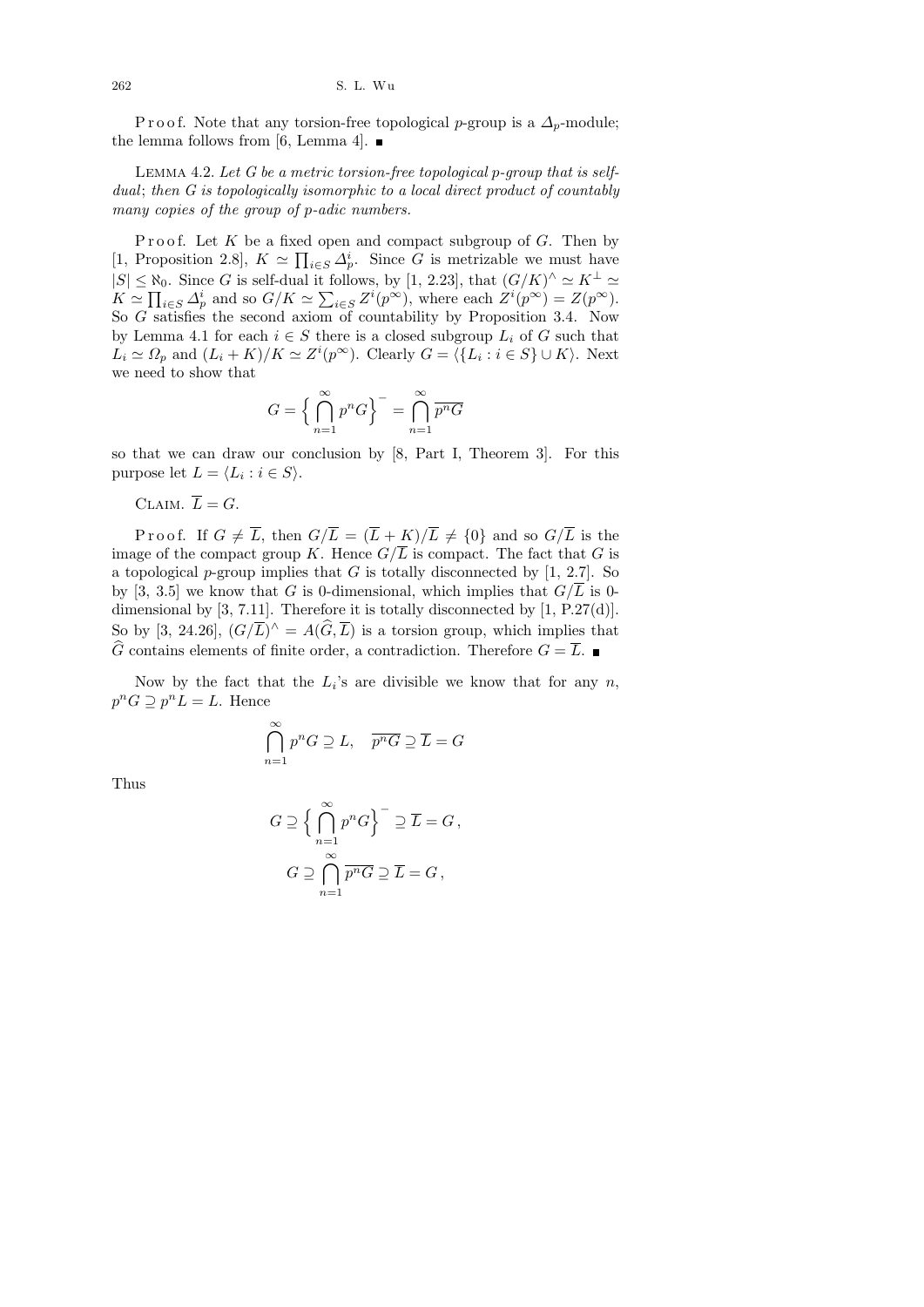which implies that

$$
G = \left\{ \bigcap_{n=1}^{\infty} p^n G \right\}^{-1} = \bigcap_{n=1}^{\infty} \overline{p^n G}.
$$

Now by [8, Part I, Theorem 3]

$$
(G:K)\simeq \sum_{i\in S} (\varOmega_p^i:\varDelta_p^i)\,,
$$

where  $|S| \leq \aleph_0$ .

THEOREM 4.3. Let  $G$  be a torsion-free metric LCA group. Then  $G$  is self-dual if and only if

$$
G \simeq R^n \times D \times \widehat{D} \times \sum_{p \in \wp} \left( \sum_{i \in K_p} (\Omega_p^i : \Delta_p^i) : \Delta_p^{\mu_p} \right),
$$

where  $\wp$  is a subset of primes and for each  $p \in \wp$ ,  $K_p$  is an index set with cardinal  $\mu_p \leq \aleph_0$ ;  $\Omega_p^i = \Omega_p$  and  $\Delta_p^i = \Delta_p \ \forall i \in K_p$  and  $p \in \wp$ ; D is a torsion-free divisible countable discrete group.

P r o o f.  $\Leftarrow$  is obvious. For  $\Rightarrow$ , by [4, Lemmas 10 and 11],

$$
G \simeq R^n \times D \times \widehat{D} \times \sum_{p \in \wp} (G_p : H_p) ,
$$

where  $D$  is a torsion-free countable divisible discrete group (since  $G$  is metrizable) and  $\wp$  is a subset of prime numbers;  $G_p$  is a self-dual topological p-group with open and compact subgroup  $H_p \,\forall p \in \wp$ . Now by Lemma 4.2 there exists an index set  $K_p$  with  $|K_p| \leq \aleph_0$  such that

$$
(G_p: H_p) \simeq \sum_{i \in K_p} (\Omega_p^i : \Delta_p^i) . \blacksquare
$$

Note. The above theorem was first proved by M. Rajagopalan and T. Soundararajan in [5] where a different approach was used.

5. Self-dual torsion-free  $p$ -local and weak  $p$ -local LCA groups. In this section, we study  $p$ -local and weak  $p$ -local groups. It turns out that any self-dual torsion-free countable p-local group is a local direct product of countably many groups of p-adic numbers. Hence the class of torsionfree self-dual countable p-local LCA groups and the class of self-dual metric torsion-free topological p-groups coincide. We shall give a characterization of the local direct product of copies of the group  $\Omega_p$  of p-adic numbers (see Theorem 5.13), then generalize M. Rajagopalan and T. Soundararajan's result to a somewhat larger class without much effort (see Theorem 5.14).

It is well known that any torsion-free topological  $p$ -group  $G$  contains an open compact subgroup K that is topologically isomorphic to  $\prod_{i \in S} \Delta_p^i$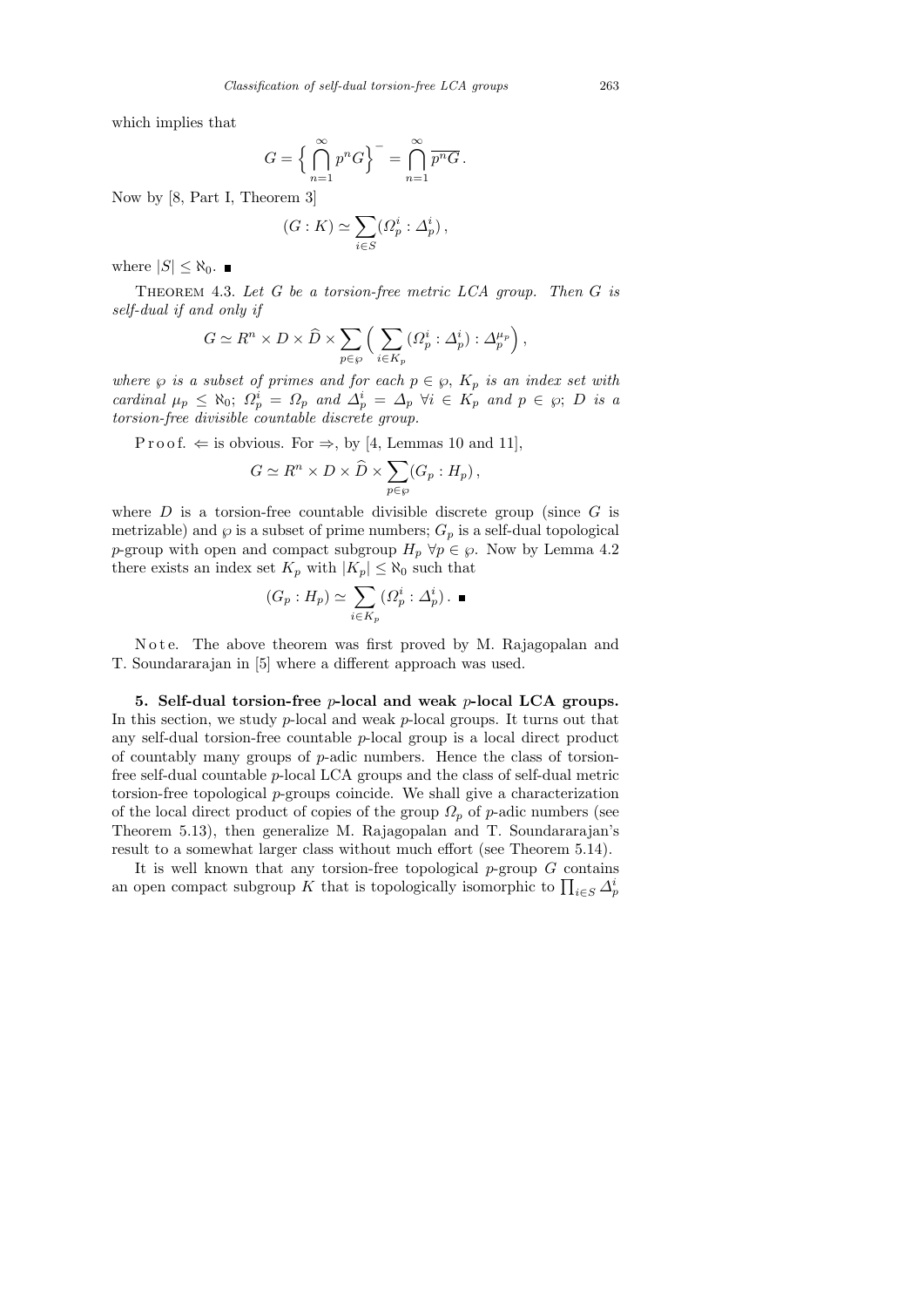for some index set  $S$ . So algebraically  $G$  can be regarded as a subgroup of  $\prod_{i\in S} \Omega_p^i$  (see Proposition 5.6 below) with  $\prod_{i\in S} \Delta_p^i$  as an open compact subgroup. Since for any index set S the local direct product  $\sum_{i \in S} (\Omega_p^i : \Delta_p^i)$ is self-dual, it is natural to ask whether G must be a local direct product of groups of  $p$ -adic numbers if G is a self-dual torsion-free topological  $p$ -group. Unfortunately, the answer is negative. Here is an example given by Neil Rickert in [6] that shows that being a torsion-free self-dual topological pgroup is not enough for an LCA group to be decomposed into a local direct product of groups of p-adic numbers.

EXAMPLE 2. Let  $G = \{x \in \prod_{i=1}^{\infty} \Omega_p^i : \exists m \in N \text{ such that } p^m x \in$  $\prod_{i=1}^{\infty} \Delta_p^i$ , where  $\Omega_p^i = \Omega_p$  and  $\Delta_p^i = \Delta_p \ \forall i \geq 1$ . Topologize G so that  $\prod_{i=1}^{\infty} \Delta_p^i$  is an open compact subgroup of G. Then  $G \times \widehat{G}$  is a torsion-free self-dual topological p-group, but it is not topologically isomorphic to a local direct product of groups of *p*-adic numbers (for details see [6]).

The group defined in Example 2 is exactly a special case of the groups  $B_p(\mu)$  with  $\mu = \aleph_0$  that will be studied in Section 6, which play an important role in the characterization of divisible torsion-free LCA groups and self-dual divisible LCA groups.

DEFINITION 5.1. Let G be an LCA group; G is called a  $p$ -local group if G contains an open subgroup that is topologically isomorphic to a local direct product  $\sum_{i \in S} (\Omega_p^i : \Delta_p^i)$ . If  $|S| \leq \aleph_0$ , then G is said to be *countably* p-local.

The following proposition is an immediate result of the definition.

PROPOSITION 5.2. If G is a local direct product of groups of p-adic numbers, i.e.,  $G = \sum_{i \in S} (\Omega_p^i : \Delta_p^i)$ , where S is an index set with  $\Omega_p^i = \Omega_p$  and  $\Delta_p^i = \Delta_p$  for all  $i \in S$ , then G is p-local.

DEFINITION 5.3. Let G be an LCA group. G is said to be weak p-local if any p-component of  $G/C(G)$  is zero or countably p-local.

Before proving the main theorem for weak  $p$ -local groups, we shall give some sufficient conditions for an LCA group to be p-local and show that if a countably  $p$ -local group is self-dual then it is actually topologically isomorphic to a local direct product of countably many copies of the group of p-adic numbers.

PROPOSITION 5.4. If G is a divisible torsion-free topological p-group, then G is p-local.

Proof. Let  $H$  be any open compact subgroup of  $G$ . Then by [1, Proposition 2.8] H is topologically isomorphic to  $\prod_{i \in S} \Delta_p^i$  for some index set S.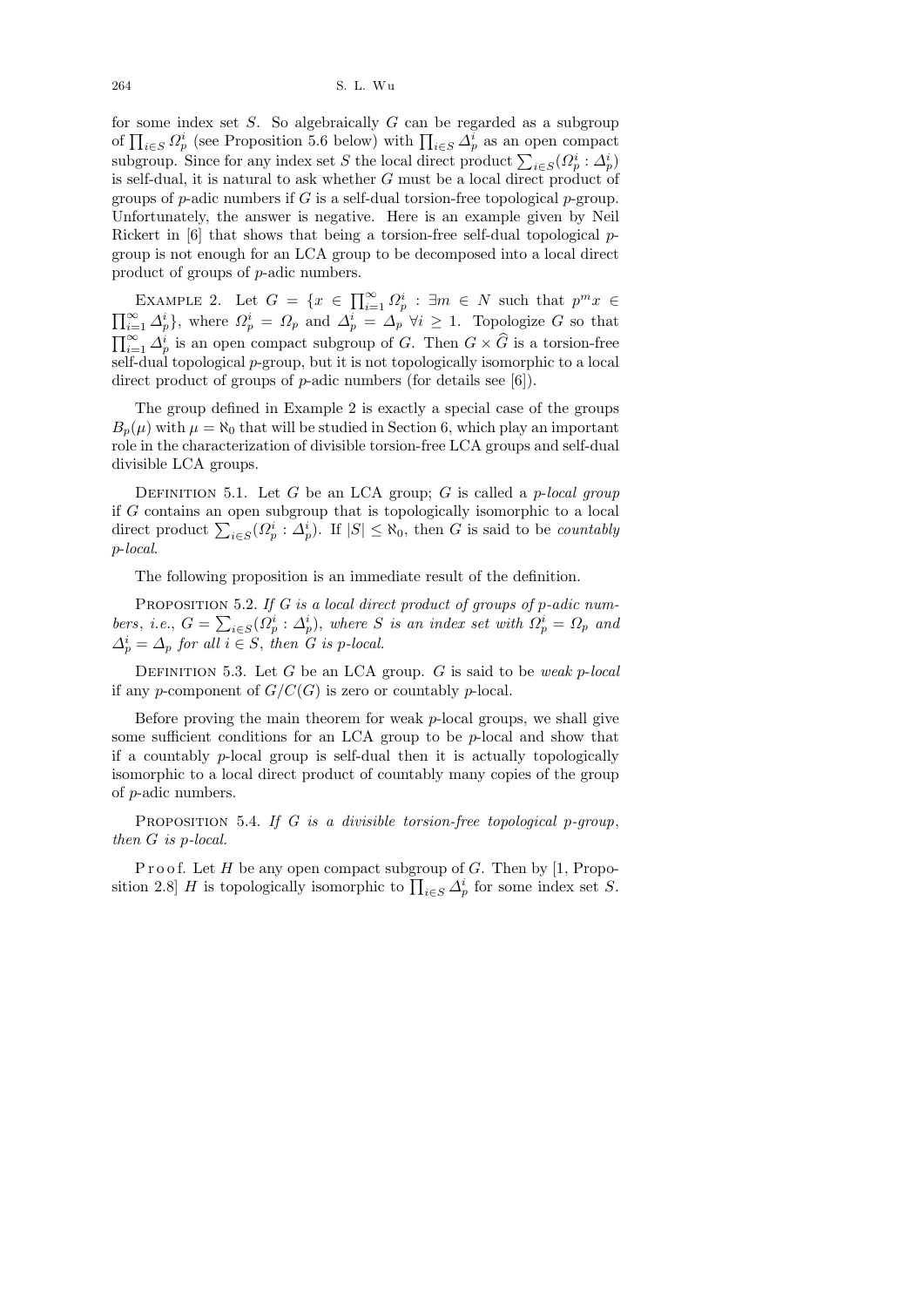Let  $\tau$  be the topological isomorphism. Since G is divisible,  $\tau$  can be extended to an algebraic homomorphism  $\varphi$  of  $\sum_{i \in S} (\Omega_p^i : \Delta_p^i)$  into G by [3,  $\sum_{i\in S}(Q_p^i:\Delta_p^i)$  into G. So G is p-local. A.7]. Indeed, one can show easily that  $\varphi$  is a topological monomorphism of

Proposition 5.4 will be obvious when we are able to describe the structure of divisible torsion-free topological  $p$ -groups in Theorem 6.2.

PROPOSITION 5.5. Let G be an LCA group, and let  $\{M_i\}_{i\in S}$  and  $\{L_i\}_{i\in S}$ be two families of closed subgroups of  $G$  such that each  $M_i$  is a proper open and compact subgroup of  $L_i \quad \forall i \in S$ . If  $\{L_i\}_{i \in S}$  are topologically independent and  $\langle \{M_i\}_{i\in S}\rangle$ <sup>-</sup> is a compact and open subgroup of G such that  $\langle \{M_i\}_{i\in S}\rangle^-=\bigoplus_{i\in S} M_i$ , then the local direct product  $\sum_{i\in S} (L_i : M_i)$  is topologically isomorphic to an open subgroup of G.

P r o o f. For convenience we still denote  $L_i \times \prod_{j \neq i} \{0\}$  by  $L_i$  (an obvious abuse of notation) and we also write  $\overline{x}_j = (y_i)$  with  $y_i = x_j$  when  $i = j$ and  $y_i = 0$  when  $i \neq j$ . First of all, by the definition of local direct product we know that for any  $x \in \sum_{i \in S} (L_i : M_i)$ , x can be written uniquely as  $x = \overline{x}_{i_1} + \ldots + \overline{x}_{i_n} + y$ , where  $\overline{x}_{i_k} \in L_{i_k} \setminus M_{i_k}$   $(k = 1, \ldots, n)$  and  $y \in$  $\{0\} \times \ldots \times \{0\} \times \prod_{j \notin \{i_1,\ldots,i_n\}} M_j$ . Define

$$
\varphi : \sum_{i \in S} (L_i : M_i) \to G
$$

by

$$
\varphi(x)=x_{i_1}+\ldots+x_{i_n}+\tau(y).
$$

Then  $\varphi$  is clearly well defined by the above discussion. It is straightforward to show that  $\varphi$  is a homomorphism and one-to-one. Since the restriction of  $\varphi$ to  $\prod_{i\in S}M_i$  is a topological monomorphism and  $\prod_{i\in S}M_i$  is an open compact subgroup of  $\sum_{i \in S} (L_i : M_i)$ ,  $\varphi$  is actually a topological monomorphism. Hence the proposition is proved.  $\blacksquare$ 

PROPOSITION 5.6. Any torsion-free topological p-group G can be regarded as an algebraic subgroup of  $\prod_{i\in S}\Omega_p^i$  for some index set S with  $\prod_{i\in S}\Delta_p^i$ topologically isomorphic to an open and compact subgroup of G.

Proof. Let K be an open and compact subgroup of G. Then by  $[1,$ Proposition 2.8, K is topologically isomorphic to  $\prod_{i \in S} \Delta_p^i$  for some index set S. Let  $\tau$  be the topological isomorphism of K onto  $\prod_{i\in S} \Delta_p^i$ . Since  $\prod_{i\in S} \Delta_p^i$  is an algebraic subgroup of the divisible group  $\prod_{i\in S} \Omega_p^i$ ,  $\tau$  can be extended to a group homomorphism  $\varphi$  of G into  $\prod_{i\in S} \Omega_p^i$  by [3, A.7]. It is  $\prod_{i\in S}\Omega_p^i.$ easy to show that  $\varphi$  is one-to-one. Hence  $\varphi$  is a monomorphism of G into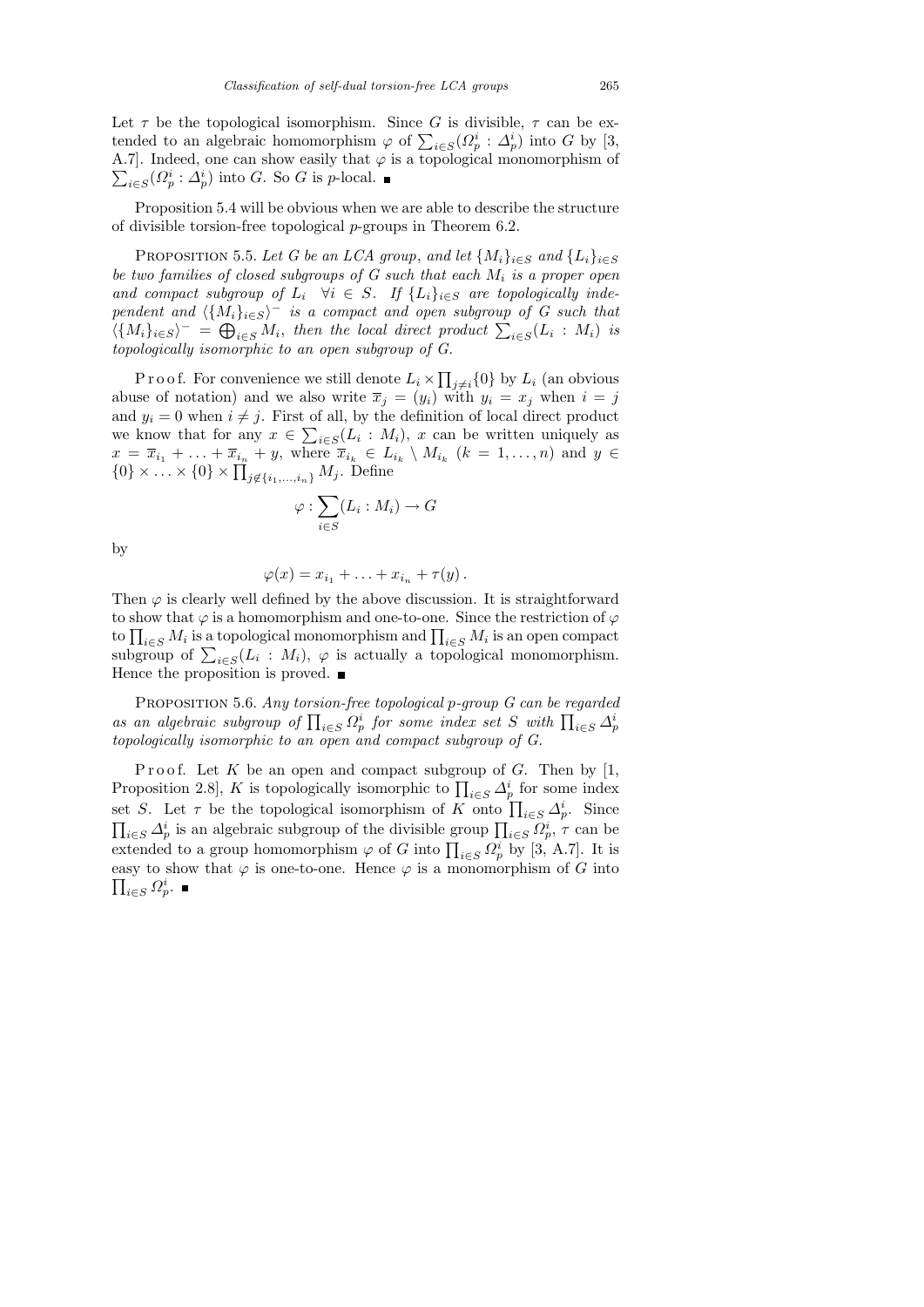PROPOSITION 5.7. Let G be a torsion-free LCA group and let  $p$  be a fixed prime. Let G contain an open subgroup H which is a local direct product  $\sum_{i\in S}(J_p^i:K_p^i)$  of a family  $\{J_p^i\}_{i\in S}$  of LCA groups with each  $K_p^i$  open and compact in  $J_p^i$ . For each  $i \in S$  let  $J_p^i \simeq \Omega_p$ . Suppose further that G contains a family  $\{D_{\alpha}\}_{{\alpha \in A}}$  such that the following hold:

(1)  $|A| \leq |S| \leq \aleph_0;$ 

(2)  $D_{\alpha} \simeq \Omega_p$  for every  $\alpha \in A;$ 

(3) the algebraic subgroup generated by the set  $H \cup (\bigcup_{\alpha \in A} D_{\alpha})$  is G.

Then G is topologically isomorphic to the local direct product  $\sum_{i \in S} (\Omega_p^i : \Delta_p^i)$ of the group of p-adic numbers.

Proof. Let  $K = \prod_{i \in S} K_p^i$ . Then K is compact and open in H and hence is open in G. We claim that  $G/K \simeq \sum_{i \in S} Z^i(p^\infty)$ .

Indeed,  $G/K = H/K + (D + K)/K$ , where  $D = \langle \{D_{\alpha} : \alpha \in A\}\rangle$ . It is clear that  $H/K$  is divisible. Also one can show that  $(D + K)/K$ is divisible. Therefore  $G/K$  is a divisible discrete topological p-group. Since  $H/K \simeq \sum_{i \in S} Z^i(p^\infty)$  and  $(D+K)/K = \sum_{\alpha \in A} (D_\alpha + K)/K = \sum_{\alpha \in A} Z^\alpha(p^\infty)$  by [3, 5.32], where  $|A| \leq |S|$  by our assumption (1), we must have  $G/K \simeq \sum_{i\in S} Z^i(p^\infty)$  by [3, A.14]. But this implies that G satisfies the second axiom of countability by Proposition 3.4. Now let  $L = \langle \{J_p^i\}_{i \in S} \cup \{D_\alpha\}_{\alpha \in A} \rangle$ ; here we still use  $J_p^i$  to denote its corresponding isomorphic image in  $\sum_{i \in S} (J_p^i : K_p^i)$ . Then L is a dense divisible subgroup of G since it is easy to see that  $\langle \{J_p^i\}_{i\in S}\rangle$  is dense in  $\sum_{i\in S}(J_p^i:K_p^i)$ . So  $p^nG \supseteq$  $p^n L = L$  for any non-negative integer n. Therefore  $G \supseteq \overline{p^n L} = \overline{L} = G$  and  $G \supseteq {\bigcap p^n G}^{\perp} = \overline{L} = \overline{G}$ . Consequently,  $G = {\bigcap_{n=1}^{\infty} p^n G}^{\perp} = {\bigcap_{n=1}^{\infty} \overline{p^n G}}$ . By  $[8, Part I, Theorem 3]$  we know that G is topologically isomorphic to a local direct product of countably many copies of the group of p-adic numbers. ■

R e m a r k. Proposition 5.7 is [5, Lemma 8] which should have been stated with the underlying index set countable.

PROPOSITION 5.8. Let  $G$  be a torsion-free LCA group that is countably p-local. Then G is self-dual if and only if G is topologically isomorphic to a local direct product of countably many copies of the group of p-adic numbers.

Proof. It is obvious that we need only prove the sufficiency. Let  $H$  be the open subgroup that is isomorphic to a local direct product  $\sum_{i \in S} (Q_p^i)$ :  $\Delta_p^i$  of countably many copies of the group of p-adic numbers  $(|S| \leq \aleph_0)$  and let  $K$  be the compact open subgroup of  $H$  that is topologically isomorphic to  $\prod_{i\in S} \Delta_p^i$  under the same topological isomorphism. Then K is an open compact subgroup of G since H is open in G. Consequently,  $G/K$  is discrete.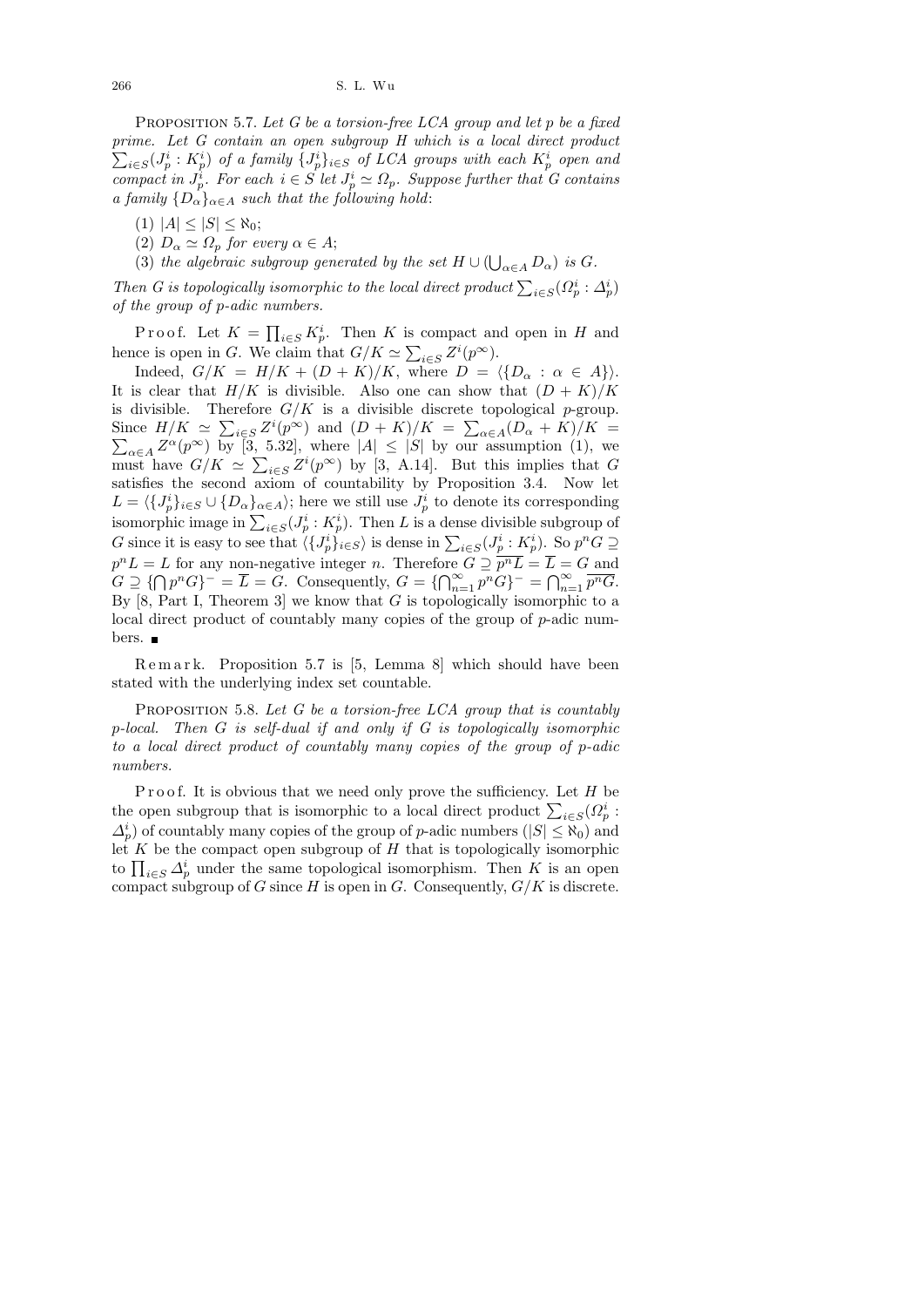Since  $(G/K)^{\wedge} \simeq K^{\perp}$  and G is self-dual,  $K^{\perp}$  is topologically isomorphic to an open and compact subgroup of  $G$ , hence is topologically isomorphic to K by [1, 2.23]. Therefore  $(G/K)^{\wedge} \simeq \prod_{i \in S} \Delta_p^i$ . By taking duals we have  $G/K \simeq \sum_{i\in S} Z(p^{\infty})$ . Since  $|S| \leq \aleph_0$ ,  $\sum_{i\in S} Z(p^{\infty})$  is countable and K is second countable, G must be second countable. Now by the same process as in the proof of Lemma  $4.2$  we know that  $G$  is topologically isomorphic to a local direct product of countably many copies of the group of  $p$ -adic numbers.

Note that in the proof of the sufficiency we do not assume that  $G$  is metric at all. But it turns out that  $G$  is automatically a metric group, assuming that G is countably p-local torsion-free self-dual.

The condition that  $G$  be self-dual cannot be omitted. The group  $G$  in Example 2 is not a local direct product of the group of p-adic numbers. But it is clearly a countably p-local group.

It is very reasonable to conjecture that if a torsion-free topological pgroup is p-local (not necessarily countably p-local) and self-dual, then the group must be topologically isomorphic to a local direct product of copies of the group of p-adic numbers. So far no proof of the conjecture has been found, nor has any counterexample been given. We strongly believe that the answer to this conjecture would be affirmative if one can confirm that the following conditions (1) and (2) imply (a), assuming that  $G$  is a compact torsion-free topological p-group and  $\{M_i\}_{i\in S}$  is a family of compact subgroups of G such that  $G = \langle \{M_i : i \in S\} \rangle$ <sup>-</sup>. Let  $Q_i = \langle \{M_j : j \neq i\} \rangle$ <sup>-</sup>. The above-mentioned conditions are:

(1)  $G \simeq \prod_{i \in S} M_i$ ; (2)  $M_i \cap Q_i = \{0\} \ \forall i \in S;$ (a)  $\bigcap_{i \in S} Q_i = \{0\}$ .

If it is necessary one can also assume that all  $M_i$  are topologically isomorphic to  $\Delta_p$ . We do not know whether the answer to the last question is positive or negative. What we have found out is that (2) itself does not imply (a). The counterexample is quite complicated; we will wait until after proving Theorem 5.13.

Here is the structure theorem for torsion-free weak  $p$ -local self-dual LCA groups.

THEOREM 5.9. Let  $G$  be a torsion-free LCA group that is weak p-local. Then G is self-dual if and only if

$$
G \simeq R^n \times D \times \widehat{D} \times \sum_{p \in \wp} \left( \sum_{i \in S_p} (\Omega_p^i : \Delta_p^i) : \Delta_p^{\mu_p} \right),
$$

where  $n$  is a non-negative integer;  $D$  is divisible, torsion-free and discrete;  $\wp$  is a set of prime numbers;  $\Omega_p^i = \Omega_p$  and  $\Delta_p^i = \Delta_p \; \forall i \in S_p$ , where  $S_p$  is a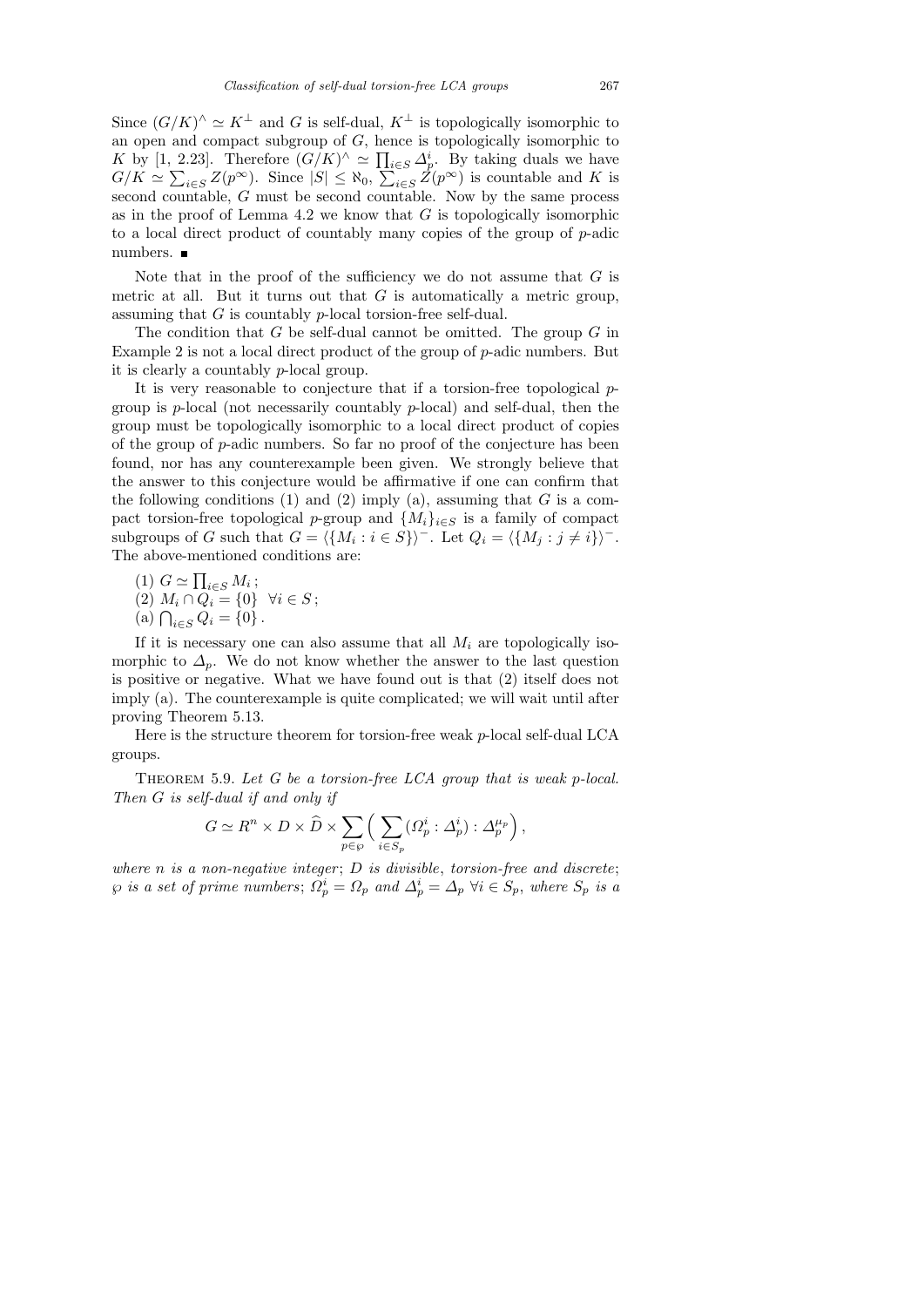countable index set with cardinality  $\mu_p$  depending on  $p \in \varphi$ .

P r o o f.  $\Leftarrow$  is clear. For  $\Rightarrow$ , by [5, Lemmas 10 and 11] we have

$$
G \simeq R^n \times D \times \widehat{D} \times \sum_{p \in \wp} (H_p : K_p)
$$

where n is a non-negative integer; D is divisible, torsion-free and discrete;  $\wp$ is a set of prime numbers for which  $H_p \neq \{0\}$  and  $H_p$  is a closed subgroup of G that is torsion-free self-dual with open and compact subgroup  $K_p$  and is a topological p-group in its own right. Since  $C(G) \simeq R^n \times \widehat{D}$  we have  $G/C(G) \simeq D \times \sum_{p \in \wp} (H_p : K_p)$ . But  $D = Q^{m*}$  by [3, A.14], so the topological *p*-subgroup of  $G/C(G)$  must be topologically isomorphic to  $H_p$ . Therefore by our assumption that  $G$  is weak  $p$ -local and Proposition 5.8 we have  $(H_p: K_p) \simeq \sum_{i \in S_p} (Q_p^i: \Delta_p^i)$  with  $K_p \simeq \Delta_p^{\mu_p}$  under the same isomorphism, where  $|S_p| \leq \aleph_0$ . Hence

$$
G \simeq R^n \times D \times \widehat{D} \times \sum_{p \in \wp} \left( \sum_{i \in S_p} (\Omega_p^i : \Delta_p^i) : \Delta_p^{\mu_p} \right). \blacksquare
$$

In the rest of this section by using Theorem 2.5 we are able to obtain a sufficient and necessary condition for an LCA topological p-group to be decomposed into a local direct product of copies of the group of p-adic numbers. To avoid confusion in the following,  $A(G_i, H_i)$  is used for the annihilator of  $H_i$  (as a subgroup of  $G_i$ ) in  $\widehat{G}_i$  while  $H_i^{\perp}$  shall be regarded as the annihilator of  $H_i$  (as a subgroup of G) in  $\widehat{G}$ .

DEFINITION 5.10. Let G be a torsion-free topological p-group. If G contains an open and compact subgroup  $K$  and another open subgroup  $H$ containing K such that  $(H: K) \simeq \sum_{i \in S} (\Omega_p^i : \Delta_p^i)$ , and when G is regarded as an algebraic subgroup of  $\prod_{i \in S} \Omega_p^i$ , for any open and compact subgroup  $U \subseteq K^{\perp},$ 

$$
A(G, U) \subseteq \left(\Delta_p^i \times \prod_{j \neq i} \Omega_p^j\right) \cap G
$$

for all  $i \in S$  except finitely many indices, then G is said to have the *finite* property.

If G is any torsion-free LCA group and each p-component of  $G/C(G)$  is either 0 or has the finite property, then  $G$  is said to have the finite property.

LEMMA 5.11. Let  $H$  be an open and compact subgroup of an LCA group G such that  $(G : H) = \sum_{i \in S} (G_i : H_i)$  is a local direct product of LCA groups  $G_i$ 's. Then

(1) 
$$
(\widehat{G}:H^{\perp}) = \sum_{i \in S} (\widehat{G}_i : A(\widehat{G}_i, H_i));
$$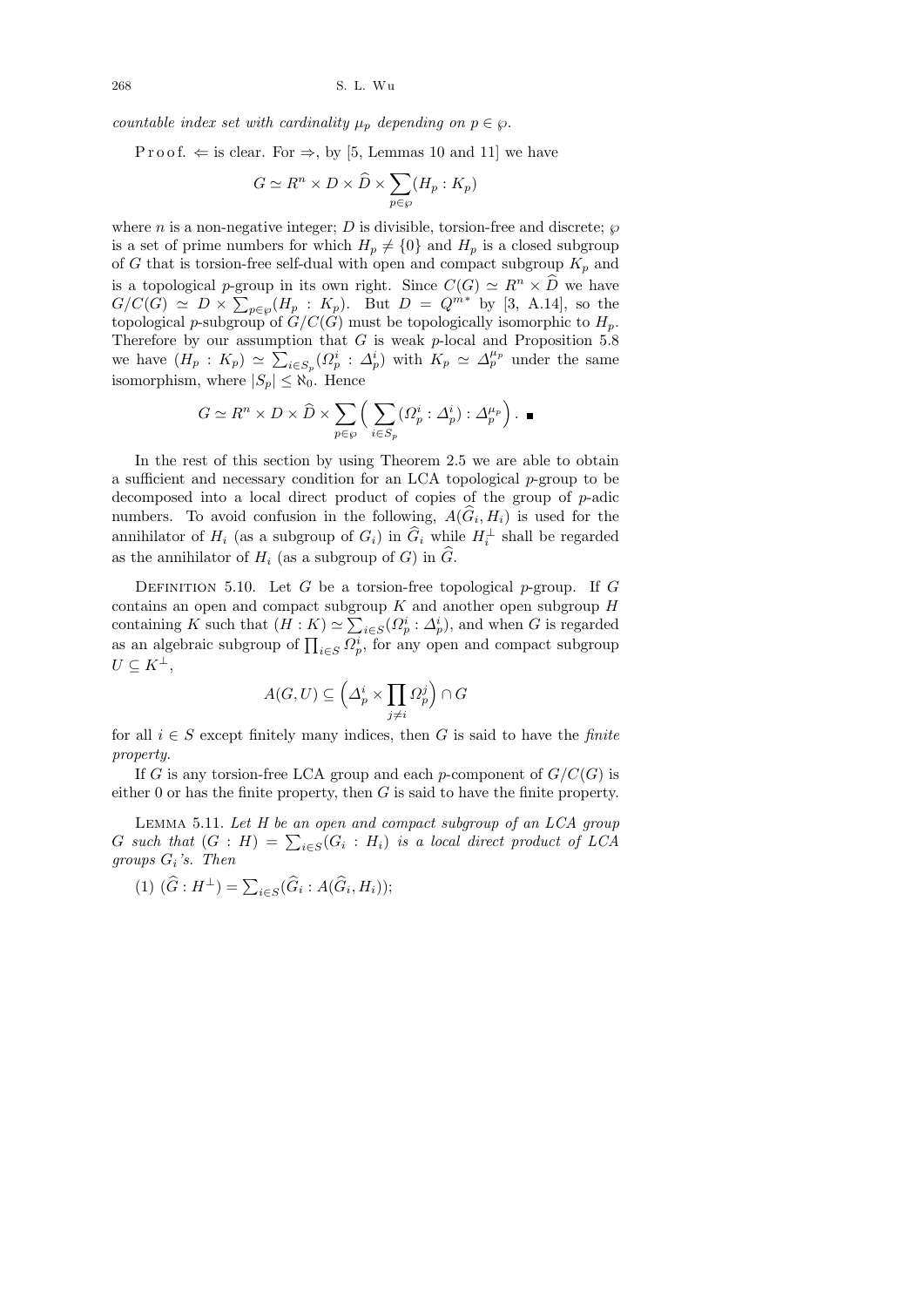(2) for any open and compact subgroup of  $\widehat{G}$  of the form

$$
K_n = K_{i_1} \times \ldots \times K_{i_n} \times \prod_{i \notin \{i_1, \ldots, i_n\}} A(\widehat{G}_i, H_i),
$$

where each  $K_{i_j}$  is an open and compact subgroup of  $A(G_{i_j}, H_{i_j})$ ,

$$
A(G, K_n) = A(G_{i_1}, K_{i_1}) \times \ldots \times A(G_{i_n}, K_{i_n}) \times \prod_{i \notin \{i_1, \ldots, i_n\}} H_i.
$$

P r o o f.  $(1)$  is a result proved in [3, 23.33]. To show  $(2)$ , let

$$
E = A(G_{i_1}, K_{i_1}) \times \ldots \times A(G_{i_n}, K_{i_n}) \times \prod_{i \notin \{i_1, ..., i_n\}} H_i.
$$

It is clear that  $E \subseteq A(G, K_n)$ . Now for any  $x \in G \setminus E$ , it suffices to show that  $x \notin A(G, K_n)$ . For this  $x = (x_i)$  there exists  $x_i$  such that  $x_i \notin H_i$  when  $l \notin \{i_1, \ldots, i_n\}$ , or  $x_l \notin A(G_{i_j}, K_{i_j})$ , when  $l = i_j$  for some  $i_j \in \{i_1, \ldots, i_n\}$ . In the first case, since  $x_l \notin H_l$ , there exists a  $y_l \in A(G_l, H_l)$  such that  $y_l(x_l) \neq 1$ . Now let  $y = (z_i)$ , where  $z_i = y_l$  when  $i = l$  and  $z_i = 0$  when  $i \neq l$ ; then  $y \in K_n$  and  $y(x) = y_l(x_l) \neq 1$ . So  $x \notin A(G, K_n)$ . In the second case, without loss of generality we may assume that  $l = i_1$ . Since  $x_l \notin A(G_{i_1}, K_{i_1}),$  there exists some  $y_l \in K_{i_1}$  such that  $y_l(x_l) \neq 1$ , and we conclude the proof just as in the first case.

Let  $y_m = (\ldots, 0, 1, 0, \ldots)$   $(m = 0, 1, 2, \ldots)$ , where the  $(1 - m)$ <sup>th</sup> coordinate is 1. Define a character of  $\Omega_p$  by  $\chi_m(x) = \chi_{y_m}(x)$  for any  $x \in \Omega_p$ , as in [3, 25.1(9)]. Then each  $\chi_m$  is a continuous character of  $\Omega_p$  and for  $u_n = (...,0,1,0,...)$   $(n = 0,1,2,...),$  where the  $(-n)$ <sup>th</sup> coordinate is 1,  $\chi_m(u_n) = e^{2\pi i/p^{n+m}}$ .

LEMMA 5.12. (i) For any  $y \in p^m \Lambda_0$ , we have  $\chi_m(y) = 1$ ; (ii)  $E = \{\chi_m : m = 0, 1, 2, \ldots\}$  separates points of  $\Omega_p$ .

P r o o f. (i) Since  $\Lambda_0$  is a monothetic group with  $u_0$  as a generator, the subgroup  $\langle u_0 \rangle$  generated by  $u_0$  is dense in  $\Lambda_0$ . Note that  $p^m \Lambda_0$  is a continuous image of the compact LCA group  $\Lambda_0$ , the image  $p^m \langle u_0 \rangle$  of  $\langle u_0 \rangle$ under the same map must be also dense in  $p^m \Lambda_0$ . Now for any  $z \in p^m \langle u_0 \rangle$ ,  $z = p^m k u_0$  for some integer k. So

$$
\chi_m(z) = \chi_m(p^m k u_0) = [\chi_m(u_0)]^{kp^m} = (\exp(2\pi i/p^m))^{kp^m} = 1.
$$

Therefore  $\chi_m(y) = 1 \ \forall y \in p^m \Lambda_0$  since  $\chi_m$  is continuous on  $p^m \Lambda_0$ .

(ii) For any  $x \in \Omega_p$  with  $x \neq 0$ , let  $x = (\ldots, 0, x_m, x_{m+1}, \ldots)$ , where  $x_m \neq 0$ . If  $m < 0$ , then  $\chi_0(x) \neq 1$ . If  $m \geq 0$ , then  $\chi_m(x) \neq 1$ . Therefore (ii) is proved. ■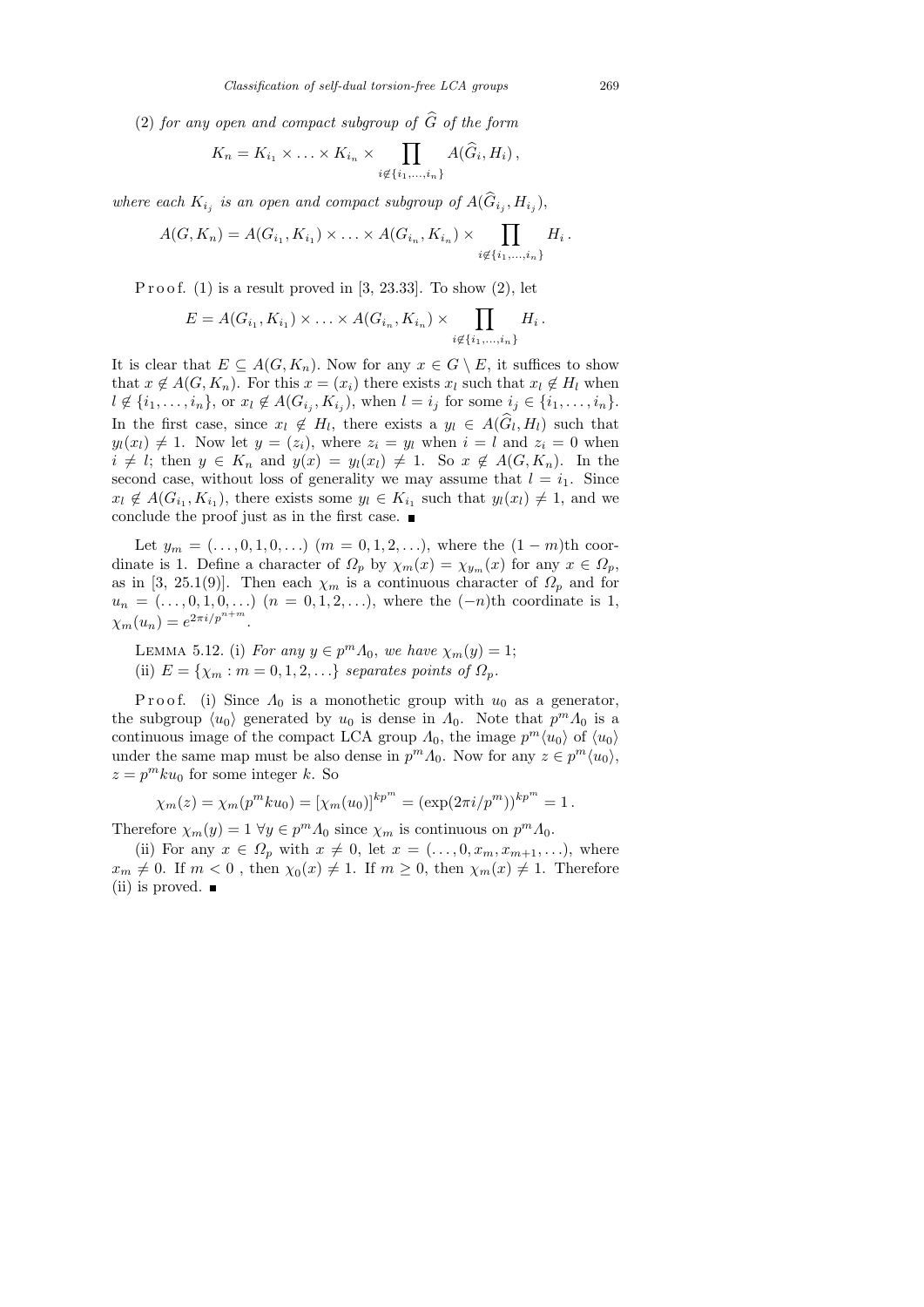Here is the theorem characterizing the local direct product of copies of the group of p-adic numbers.

THEOREM 5.13. Let  $G$  be a torsion-free topological p-group. Then  $G$  has the finite property if and only if  $G \simeq \sum_{i \in S} (\Omega_p^i : \Delta_p^i)$  and hence is self-dual.

Proof.  $\Leftarrow$  Assume that  $G \simeq \sum_{i \in S} (\Omega_p^i : \Delta_p^i)$  with respect to  $K =$  $\prod_{i\in S}\Lambda_0^i$ ; then

$$
K^\perp = \prod_{i \in S} A(\varOmega_p^i,\varLambda_0^i) = \prod_{i \in S} \varLambda_1^i
$$

.

Let U be any open and compact subgroup of  $K^{\perp}$ ; then U contains an open and compact subgroup of the form  $\Lambda_{ki}^{i_1}$  $\lambda_{k_1}^{i_1} \times \ldots \times \Lambda_{k_n}^{i_n}$  $\prod_{i=1}^{i_n} \times \prod_{i \notin \{i_1,\ldots,i_n\}} \Lambda_1^i$ , denoted by  $K_n$ . Then it is clear that  $A(G, U) \subseteq A(G, K_n)$ . Note that by Lemma 5.11

$$
A(G, K_n) = \Lambda_{-k_1+1}^{i_1} \times \ldots \times \Lambda_{-k_n+1}^{i_n} \times \prod_{i \notin \{i_1, \ldots, i_n\}} \Lambda_0^i.
$$

So for each  $i \notin \{i_1, \ldots, i_n\},\$ 

$$
A(G, K_n) \subseteq \left(\Lambda_0^i \times \prod_{j \neq i} \Omega_p^j\right) \cap G.
$$

Therefore

$$
A(G,U) \subseteq \left(\Lambda_0^i \times \prod_{j \neq i} \Omega_p^j\right) \cap G \quad \forall i \notin \{i_1,\ldots,i_n\}.
$$

Hence the sufficiency is proved.

 $\Rightarrow$  Let G be a torsion-free topological p-group that has the finite property; then G can be regarded as an algebraic subgroup of  $\prod_{i \in S} \Omega_p^i$  for some index set S with an open and compact subgroup  $K = \prod_{i \in S} \Lambda_0^i$  contained in an open subgroup  $H = \sum_{i \in S} (Q_p^i : A_0^i)$ . And for any open and compact subgroup  $U \subseteq K^{\perp}$ ,  $A(G, U) \subseteq (A_0^i \times \prod_{j \neq i} \Omega_p^j) \cap G$  for all  $i \in S$  except for finitely many indices.

In the rest of the proof we would like to show that  $\widehat{G} \simeq \sum_{i \in S} (\Omega_p^i : \Delta_p^i)$ , hence conclude that  $G \simeq \sum_{i \in S} (\Omega_p^i : \Delta_p^i)$  by taking duals.

First of all by Lemma 3.1,  $\Omega_p = \langle \{u_i : i = 0, 1, 2, ...\} \rangle$ <sup>-</sup>. For any fixed  $j \in S$  and  $n = 0, 1, 2, \dots$  let  $v_n = \{x_i\} \in H$ , where  $x_j = u_n$  (definition of  $u_n$  was given right before Lemma 5.12) and  $x_i = 0$  for  $i \neq j$  (an obvious abuse of notation).

Now for any  $j \in S$ , identify  $\Omega_p$  with its topological isomorphic image  $\Omega_p^j \times \prod_{i \neq j} \{0\}$  and for any  $y = (y_i) \in \prod_{i \in S} \Omega_p^i$  define  $\chi_m^j(y) = \chi_m(y_j)$ . Using Lemma 5.12, it is easy to show that each  $\chi_m^j$  is a continuous character of H for any fixed  $j \in S$  and  $m \ge 0$ , and  $\{\chi_m^i : m = 0, 1, 2, \ldots; i \in S\}$  separates points of H.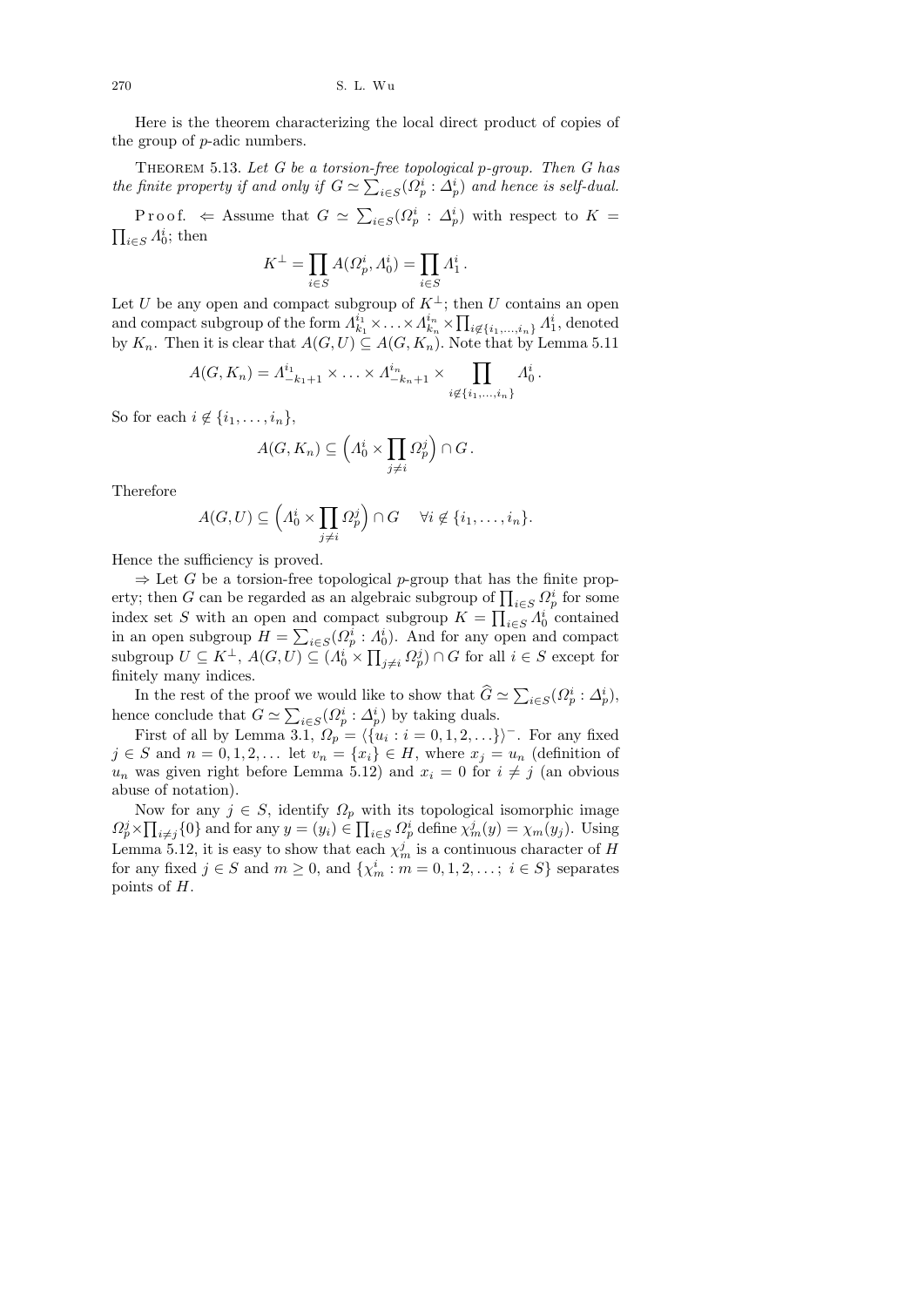Let  $L_i$  be the closed subgroup of  $\hat{H}$  generated by all  $\chi_m^i(m = 0, 1, 2, \ldots)$ . Then by Lemma 3.1,  $L_i \simeq \Omega_p$ . Let  $M_i$  be the closed subgroup of  $\hat{H}$  generated by  $\chi_0^i$ . Then by the proof of Lemma 3.1 we know that  $M_i$  is compact open in  $L_i$  and  $M_i \simeq \Delta_p$  under the same topological isomorphism.

CLAIM 1.  $\{L_i : i \in S\}$  are topologically independent, hence  $\{M_i : i \in S\}$ are topologically independent.

P r o o f. It suffices to show that  $\{L_i : i \in S\}$  are topologically independent. For this purpose we need to show that  $L_i \cap \langle \{L_j : j \neq i\}\rangle^- = \{0\}$ for any  $i \in S$ . Let  $K_i = \langle \{ \chi_m^j : j \neq i, m \geq 0 \} \rangle$ . It is easy to see that  $\overline{K}_i = \langle \{L_j : j \neq i\} \rangle$ <sup>-</sup>. Now for any  $\chi \in L_i$  with  $\chi \neq 0$ , since  $L_i \simeq \Omega_p \simeq \hat{\Omega}_p$ and by the way H is defined, there exists  $g = (\ldots, 0, t_i, 0, \ldots) \in H$  such that  $\chi(g) \neq 1$ . Let  $\delta = |\chi(g) - 1|$  and consider the open neighborhood U of  $\chi$  given by  $U = {\varphi \in \hat{H} : |\varphi(g) - \chi(g)| < \delta/2}.$  Since for any  $j \neq i$ ,  $\chi_m^j(g) = 1 \forall m \geq 0$ , we must have  $\varphi(g) = 1 \forall \varphi \in K_i$ . Hence  $\varphi(g) = 1 \,\forall \varphi \in \overline{K}_i$ . Therefore  $\overline{K}_i \cap U = \emptyset$ . So  $L_i \cap \overline{K}_i = \{0\}$  and the claim is proved.

CLAIM 2.  $\langle \{M_i : i \in S\} \rangle^- = K^{\perp}.$ 

Proof. If  $\langle \{M_i : i \in S\} \rangle^- \neq K^{\perp}$ , then since  $\langle \{M_i : i \in S\} \rangle^- \subseteq K^{\perp}$ there exists some  $\varphi \in K^{\perp} \setminus \langle \{M_i : i \in S\} \rangle$ <sup>-</sup> and  $\eta \in (K^{\perp})^{\wedge}$  such that  $\eta \in (\langle \{M_i : i \in S\} \rangle^{-1})^{\perp}$  and  $\eta(\varphi) \neq 1$ . Now extend  $\eta$  to a continuous character on H (which is possible by [3, 24.12]), still denoted by  $\eta$ . Then  $\eta \neq 1$  and so we may assume that  $\eta = (\ldots, z_i, \ldots) \in H$  by Pontryagin duality. For any  $i \in S$ , write  $\eta = \overline{z}_i + w_i$ , where  $\overline{z}_i = (\ldots, 0, z_i, 0, \ldots)$ and  $w_i = (y_i)$  with  $y_j = z_j$  when  $j \neq i$  and  $y_i = 0$ . Since  $\eta$  annihilates  $M_i$ , we must have  $\eta(\chi_0^i) = 1$ , i.e.,  $\chi_0^i(\eta) = 1$ , or  $\chi_0^i(\overline{z}_i) \chi_0^i(w_i) = 1$ . But  $\chi_0^i(w_i) = 1$ , so we have  $\chi_0^i(\overline{z}_i) = 1$ . This implies that  $z_i \in \overline{A_0^i}$  for each  $i \in S$ . So  $\eta = (z_i) \in \prod_{i \in S} A_0^i = K$ . Consequently,  $\eta(\varphi) = \varphi(\eta) = 1$ , a contradiction.  $\blacksquare$ 

CLAIM 3.  $K^{\perp} = \bigoplus_{i \in S} M_i$ .

P r o o f. For any open and compact subgroup U of  $K^{\perp}$  we have  $A(G, U)$  $\subseteq (A_0^i \times \prod_{j \neq i} \Omega_p^j) \cap G$  for almost all  $i \in S$ . So  $U = A(\widehat{G}, A(G, U)) \supseteq$  $A(\widehat{G}, (A_0^i \times \prod_{j \neq i} \Omega_p^j) \cap G)$  for almost all  $i \in S$ . But by the way  $M_i$  is defined we know that  $M_i \subseteq A(\widehat{G}, (A_0^i \times \prod_{j \neq i} \Omega_p^j) \cap G)$  for all  $i \in S$ . Therefore  $M_i \subseteq U$  for almost all  $i \in S$ . So by Claims 1, 2 and Theorem 2.5 we know that  $K^{\perp} = \bigoplus_{i \in S} M_i$ .

Now by applying Proposition 5.5 to  $\{L_i : i \in S\}$  and  $\{M_i : i \in S\}$ we conclude that the local direct product  $\sum_{i \in S} (L_i : M_i)$  is topologically isomorphic to an open (hence closed) subgroup  $L$  of  $G$  generated by all  $L_i$ 's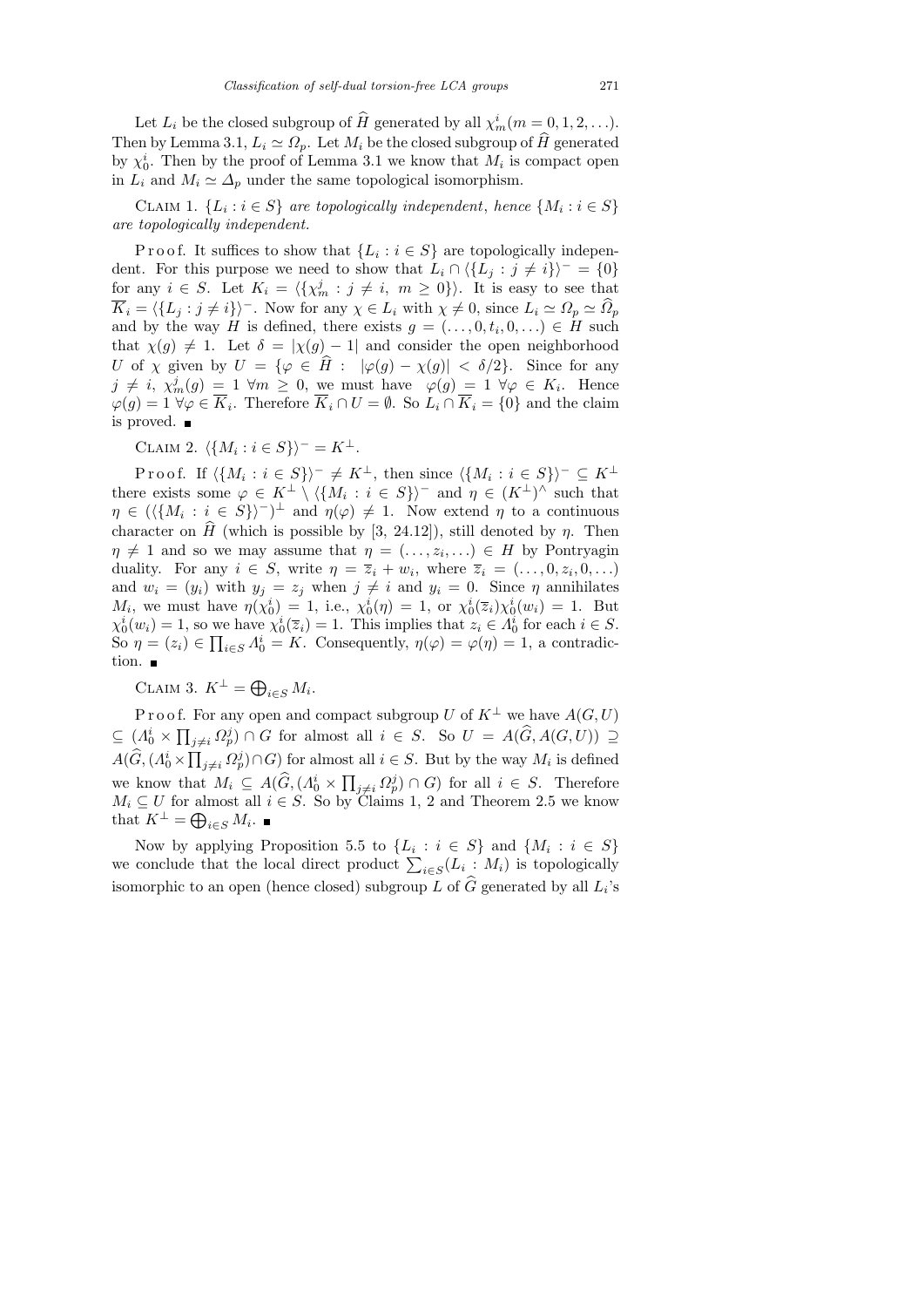272 S. L. Wu

and  $K^{\perp}$ . Since L separates points of G, we must have  $L = \widehat{G}$ . Therefore  $\hat{G} \simeq \sum_{i \in S} (L_i : M_i) \simeq \sum_{i \in S} (\Omega_p^i : \Delta_p^i)$ . So by taking duals we know that  $G \simeq \sum_{i \in S} (\Omega_p^i : \Delta_p^i).$ 

Now we can display our example that shows topological independence (TI) does not imply strong topological independence (STI).

EXAMPLE 3. As in Example 1 let  $H = \{x \in \prod_{i=1}^{\infty} \Omega_p^i : \exists m \in N \text{ such }$ that  $p^m x \in \prod_{i=1}^{\infty} \Delta_p^i$ , where  $\Omega_p^i = \Omega_p$  and  $\Delta_p^i = \overline{\Delta_p}$   $\forall i \geq 1$ ; then topologize H so that  $K = \prod_{i=1}^{\infty} \Delta_p^i$  is an open compact subgroup of H.

Now we can construct a family  $\{M_i\}_{i\in S}$  of subgroups of  $\widehat{H}$  as in the proof of the necessity part of the previous theorem and let our group G be the closure of the subgroup generated by all  $M_i$ 's, where  $|S| = \aleph_0$ . Then for this  $G$  and all these  $M_i$ 's TI does not imply STI. Indeed, by Claim 2 we know that  $G$  is compact. On the other hand, it is not difficult to show that  $H/K$  is uncountable, hence  $G = K^{\perp} = (H/K)^{\wedge} \simeq \prod_{\alpha \in A} \Delta_p^{\alpha}$  with A being uncountable. Therefore TI does not imply STI (otherwise by Theorem 2.4  $G \simeq \prod_{i \in S} M_i \simeq \prod_{i \in S} \Delta_p^i$ , which is impossible since  $|A| > |S|$ ).

Now we can state a generalization of Theorem 5.9; its proof is similar to that of Theorem 5.9.

THEOREM 5.14. Let  $G$  be a torsion-free LCA group. Then  $G$  is self-dual and has the finite property if and only if

$$
G \simeq R^n \times D \times \widehat{D} \times \sum_{p \in \wp} \left( \sum_{i \in S_p} (\Omega_p^i : \Delta_p^i) : \Delta_p^{\mu_p} \right),
$$

where  $n$  is a non-negative integer;  $D$  is a divisible torsion-free discrete abelian group;  $\wp$  is a set of prime numbers and  $S_p$  is an arbitrary index set with cardinality  $\mu_p$  for each  $p \in \wp; \Omega_p^i = \Omega_p$  and  $\Delta_p^i = \Delta_p \ \forall i \in S_p$ .

6. Self-dual divisible LCA groups. Although we can prove directly that any self-dual divisible topological p-group is a finite product  $\Omega_p^{\mu}$  of the group  $\Omega_p$  of p-adic numbers and then derive the structure of self-dual divisible LCA groups by employing Lemmas 10 and 11 of [5], we shall accomplish our goal by an indirect approach. By considering torsion-free divisible LCA groups instead of self-dual divisible ones (self-duality and divisibility of an LCA group force it to be torsion-free) we discovered that any divisible torsion-free topological p-group is actually the subgroup  $B_p(\mu)$  of  $\Omega_p^{\mu}$ , for some cardinal number  $\mu$ , that consists of all bounded elements endowed with an appropriate topology. This not only gives us an easier way of proving some properties of the minimal divisible extension of a torsion-free topological p-group, but also exhibits the structure of divisible torsion-free LCA groups (see Theorem 6.9) and bi-divisible LCA groups (see Theorem 6.13)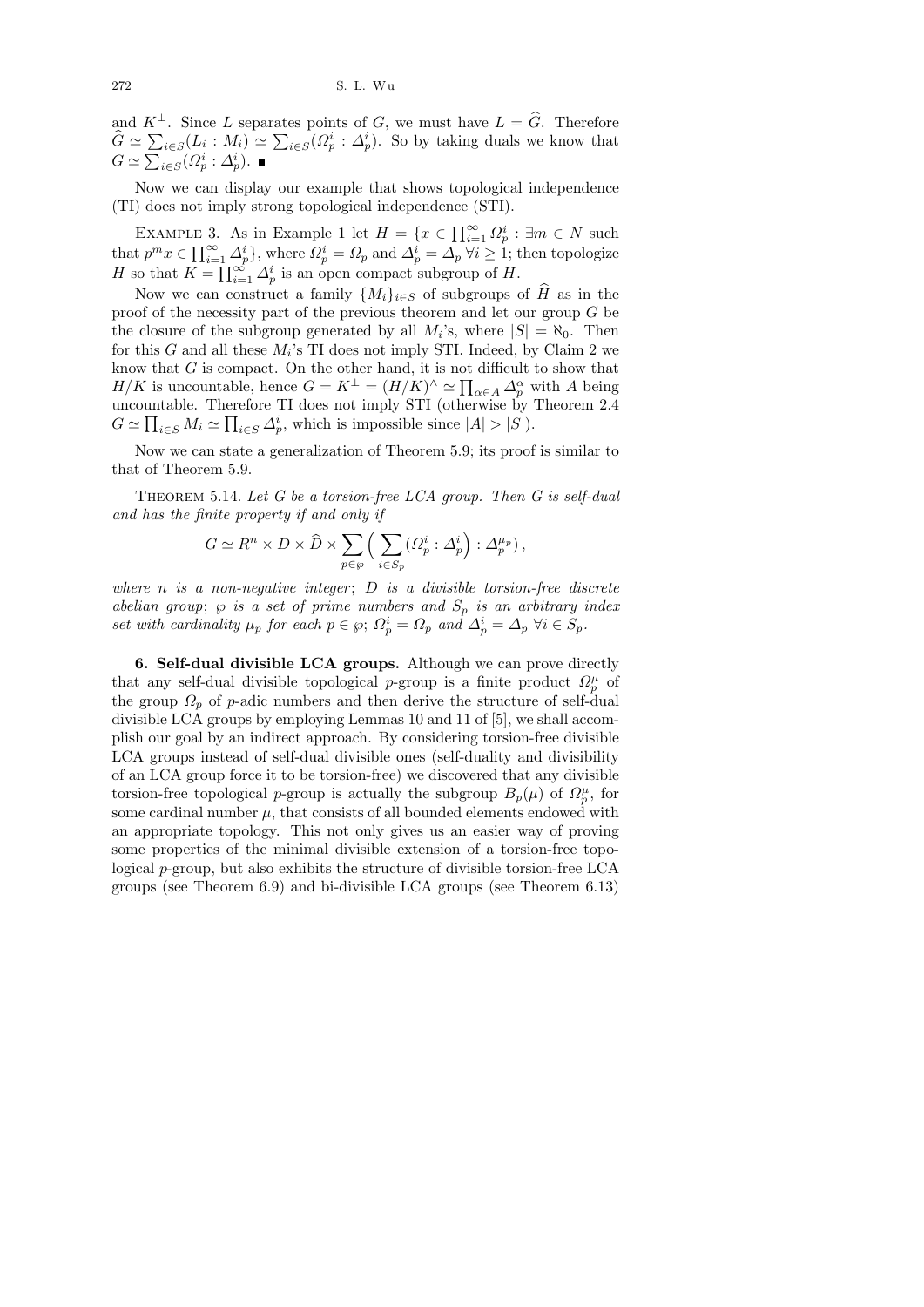so that the structure theorem of self-dual divisible LCA groups follows immediately as a corollary.

LEMMA 6.1. Let  $G = \sum_{i \in S} (G_{p_i} : H_{p_i})$ , where  $p_i$ 's are distinct primes and each  $G_{p_i}$  is a divisible topological  $p_i$ -group. Then G is divisible.

Proof. Straightforward. ■

Let  $B_p(\mu) = \{ (x_i) \in \prod_{i \in S} \Omega_p^i : \exists k \geq 0 \text{ such that } p^k x_i \in \Delta_p \ \forall i \in S \},\$ where  $\mu = |S|$ ; then topologize  $B_p(\mu)$  so that  $\prod_{i \in S} \Delta_p^i$  is an open and compact subgroup of  $B_n(\mu)$ .

 $\prod_{i\in S} \Omega_p^i$ , i.e.,  $B_p(\mu) = \bigcup_{k=0}^{\infty} \prod_{i\in S} \Lambda_{-k}^i$  as a set. Remark. (1)  $B_p(\mu)$  actually consists of all bounded elements of

(2)  $B_p(\mu)$  itself is obviously a divisible torsion-free topological p-group. In the following we are going to show that any divisible torsion-free topological p-group is of this form. Therefore we can be pleased that we understand divisible torsion-free topological p-groups completely.

(3)  $B_p(\mu)$  is a generalization of a finite direct product of copies of  $\Omega_p$ , i.e., when  $|S| < \aleph_0$ ,  $B_p(\mu) = \prod_{i=1}^{|S|} \Omega_p^i$ . When  $|S| \ge \aleph_0$ ,  $B_p(\mu)$  contains the local direct product  $\sum_{i \in S} (\Omega_p^i : \Delta_p^i)$  as an open subgroup.

THEOREM  $6.2$ . Let  $G$  be an LCA group. Then  $G$  is a divisible torsion-free topological p-group if and only if  $G \simeq B_p(\mu)$  for some cardinal number  $\mu$ .

Proof. The sufficiency is clear. To show the necessity, note that, by Proposition 5.6, G can be regarded as an algebraic subgroup of  $\prod_{i \in S} Q_p^i$ for some index set  $S$ , and  $G$  has an open and compact subgroup  $K$  that is topologically isomorphic to  $\prod_{i \in S} \Delta_p^i$ . Let  $\tau$  be the algebraic isomorphism of G into  $\prod_{i\in S} \Omega_p^i$  with  $\tau|_K : K \simeq \prod_{i\in S} \Delta_p^i$ . It suffices to show that  $\tau(G) = B_p(\mu)$ , which is pretty straightforward.

By applying Theorem 6.2 we obtain a concrete description of the minimal divisible extension of a torsion-free topological  $p$ -group, especially that of  $\Delta_p^{\mu}$ .

COROLLARY 6.3. Let  $E$  be the minimal divisible extension of a torsionfree topological p-group G. Then E is topologically isomorphic to  $B_p(\mu)$  for some cardinal number  $\mu$ .

P r o o f. Since  $E$  is the minimal divisible extension of a torsion-free topological p-group, it is also a torsion-free topological p-group by  $[1, 2.15]$ . So by Theorem 6.2 we know that E is topologically isomorphic to a  $B_p(\mu)$ for some cardinal number  $\mu$ .

 $R$ e m a r k. When  $G$  in Theorem 6.3 is compact it is well known that  $G \simeq \Delta_p^{\mu}$ . Therefore  $B_p(\mu)$  is exactly the minimal divisible extension of  $\Delta_p^{\mu}$ studied by Robertson in [7].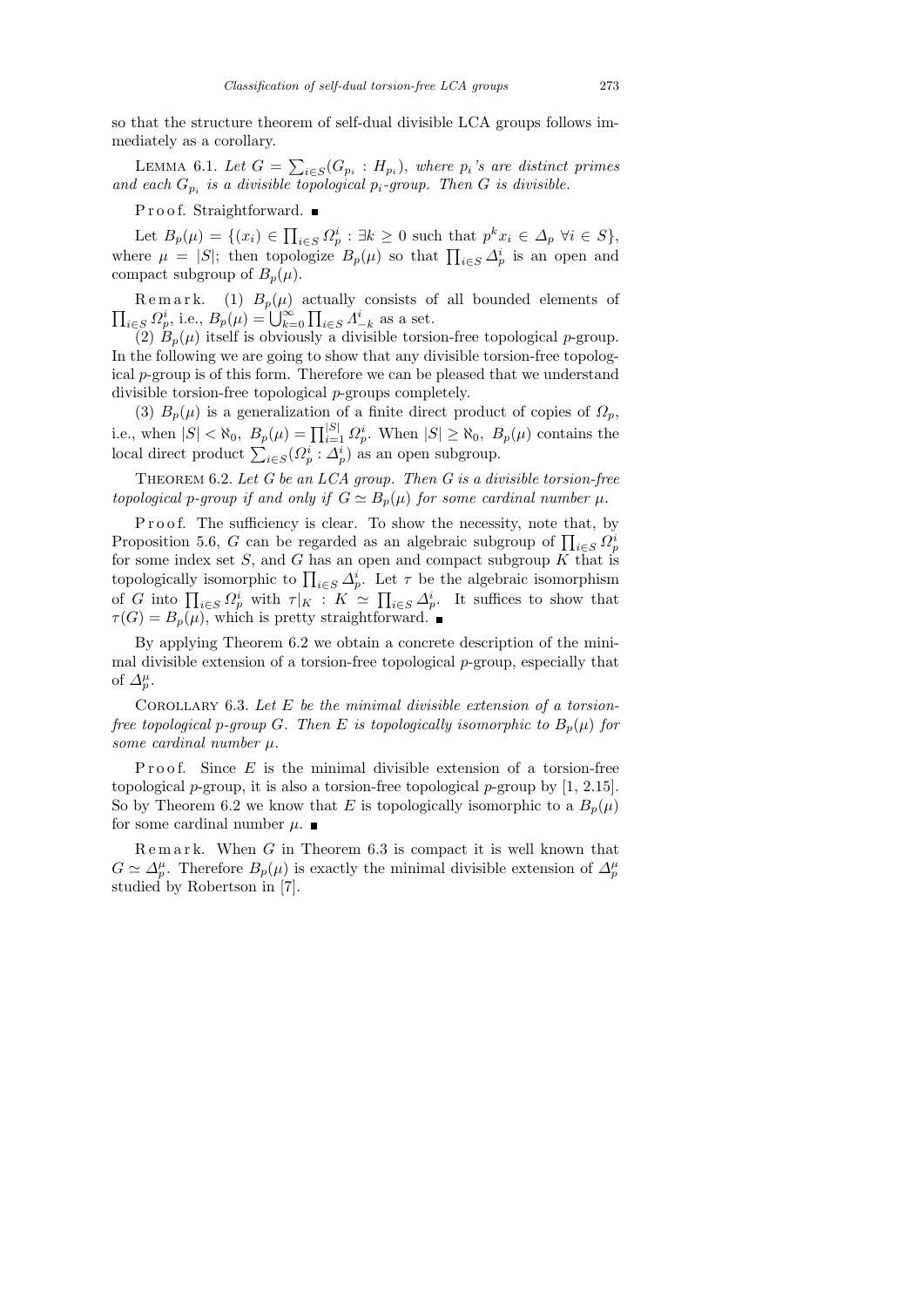274 S. L. Wu

COROLLARY 6.4. Any torsion-free topological p-group can be regarded as an open subgroup of  $B_p(\mu)$  for some cardinal  $\mu$ .

Proof. Let  $E$  be the minimal divisible extension of  $G$ . Then  $E$  is topologically isomorphic to  $B_p(\mu)$  for some cardinal  $\mu$  by Corollary 6.3. But G is an open subgroup of E (see [1, p. 31]); therefore G can be regarded as an open subgroup of  $B_p(\mu)$ .

Since any torsion-free topological  $p$ -group  $G$  contains an open and compact subgroup  $K \simeq \Delta_p^{\mu}$  and G can be regarded as an open subgroup of  $B_p(\mu)$ , which is the minimal divisible extension of  $\Delta_p^{\mu}$ , one can see easily that  $B_p(\mu)$  is also the minimal divisible extension of G. Actually, we shall prove that  $B_p(\mu)$  is the minimal divisible extension of any of its open subgroups (this was also proved by Robertson in [7] in a slightly different way).

COROLLARY 6.5.  $B_p(\mu)$  is the minimal divisible extension of any of its open subgroups.

P r o o f. Let H be any open subgroup of  $B_p(\mu)$ ; then  $B_p(\mu)/H$  is a discrete divisible torsion group since  $B_p(\mu)$  is a divisible topological p-group. Therefore by [3, A.17],  $B_p(\mu)$  is the minimal divisible extension of H.

Also, in [7] Robertson showed that the character group of the minimal divisible extension of  $\Delta_p^{\mu}$  is divisible if and only if  $\mu < \aleph_0$ . Since we now know the structure of the minimal divisible extension of  $\Delta_p^{\mu}$ , we can give a simpler proof of the result.

LEMMA 6.6. If  $\mu \ge \aleph_0$ , then  $B_p(\mu)/\Delta_p^{\mu} \simeq \sum_{i \in A} Z^i(p^{\infty})$  with  $|A| = 2^{\mu}$ .

P r o o f. Since  $B_p(\mu)/\Delta_p^{\mu}$  is a divisible discrete topological p-group,  $B_p(\mu)/\Delta_p^{\mu} \simeq \sum_{i \in A} Z^i(p^{\infty})$ . But  $\Lambda_{-1}^{\mu} \subseteq B_p(\mu)$  (here  $\Lambda_{-1}^{\mu} = \prod_{i \in S} \Lambda_{-1}^i$  and  $|S| = \mu$ ) and  $|\Lambda_{-1}^{\mu}/\Delta_p^{\mu}| = 2^{\mu}$ . Hence  $|A| = 2^{\mu}$ .  $_{-1}^{\mu}/\Delta_p^{\mu}| = 2^{\mu}$ . Hence  $|A| = 2^{\mu}$ .

Here is Robertson's result.

PROPOSITION 6.7.  $\widehat{B}_p(\mu)$  is divisible if and only if  $\mu < \aleph_0$ .

P r o o f. The sufficiency is obvious. For necessity, suppose that  $\widehat{B}_p(\mu)$ is divisible, and  $\mu \geq \aleph_0$ . Let  $K = \Delta_p^{\mu}$ . Then by Lemma 6.6,  $B_p(\mu)/K \simeq$  $\sum_{i\in A} Z^i(p^{\infty})$  with  $|A| = 2^{\mu}$ . Now  $K^{\perp} = (B_p(\mu)/K)^{\wedge} \simeq \prod_{i\in A} \Delta_p^i$ . Since  $B_p(\mu)$  is also a topological p-group by [3, 2.15], we have  $\widehat{B}_p(\mu) = B_p(\lambda)$ by Corollary 6.3 and Corollary 6.5 with  $\lambda = |A|$ . But again by Lemma 6.6  $B_p(\lambda)/K^{\perp} = \sum_{i \in B} Z^i(p^{\infty})$  with  $|B| = 2^{\lambda} > \mu$ . On the other hand, by taking duals we have  $K \simeq (B_p(\lambda)/K^{\perp})^{\wedge} \simeq \prod_{i \in B} \Delta_p^i$ . So  $\Delta_p^{\mu} \simeq \Delta_p^{|B|}$ ; hence  $\mu = |B|$  by Lemma 3.2, which is impossible since we already know that  $|B| > \mu$  from the above discussion. Therefore  $\mu < \aleph_0$ .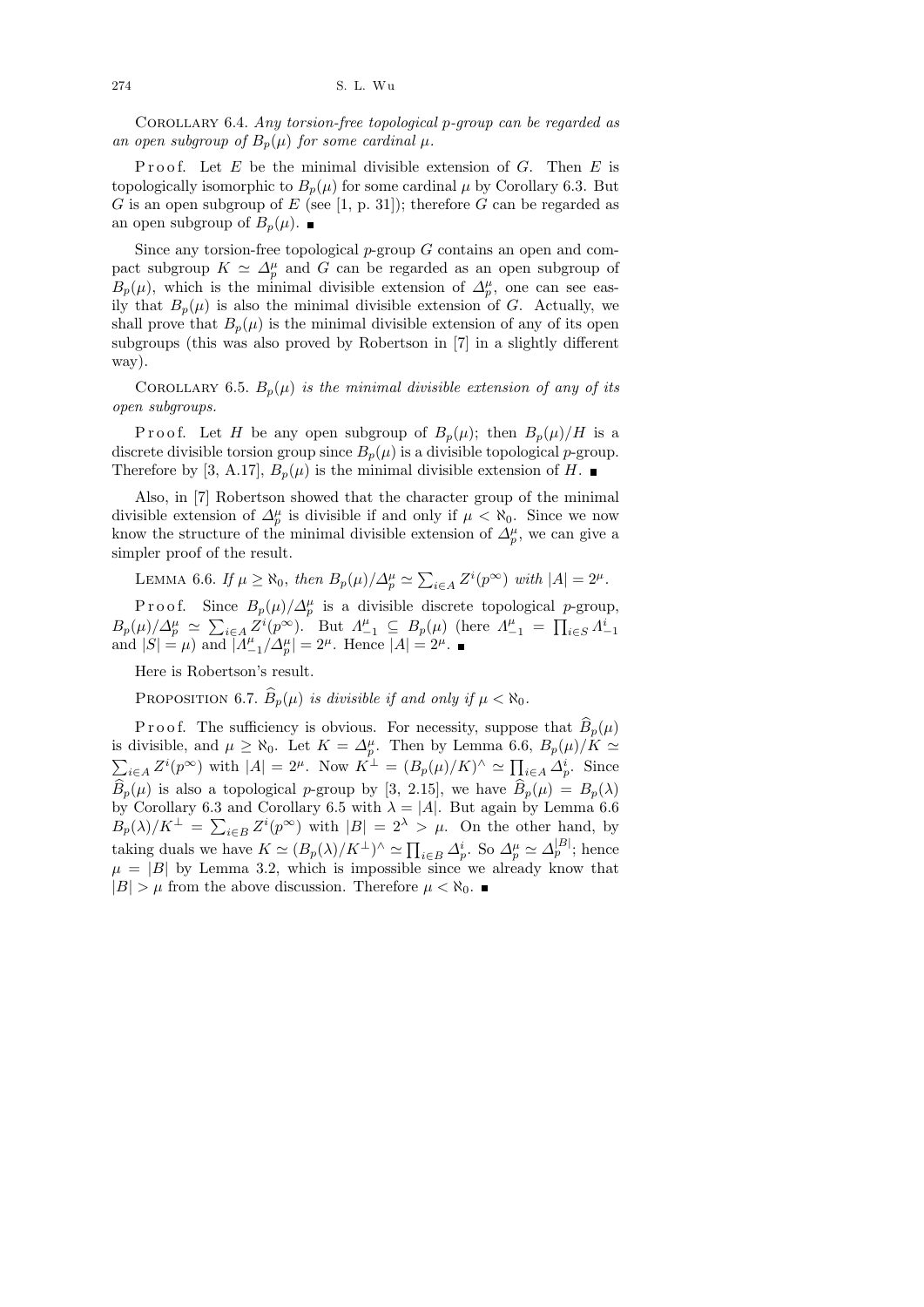LEMMA  $6.8.$  Let  $G$  be an LCA group. Then  $G$  is a divisible torsion-free topological torsion group if and only if  $G \simeq \sum_{p \in \wp} (B_p(\mu_p) : \Delta_p^{\mu_p})$ , where  $\wp$ is a set of prime numbers and  $\mu_p$  is a cardinal number for each  $p \in \wp$ .

Proof. The sufficiency follows from Lemma 6.1 immediately. To show the necessity, let  $H$  be an open and compact subgroup of  $G$  (which is possible by  $[1, 3.5]$  since G is totally disconnected). Then by  $[1, 3.13]$ ,  $G \simeq \sum_{p \in \wp}(G_p : H_p)$ , where  $G_p$  is the p-component of G and  $H_p = H \cap G_p$ . Since  $\tilde{G}$  is divisible and each  $G_p$  is a direct summand in the decomposition,  $G_p$  must be divisible. Therefore by Theorem 6.2,  $G_p \simeq B_p(\mu_p)$  with  $H_p \simeq \Delta_p^{\mu_p}$  under the same isomorphism.

Now we are ready to prove the structure theorem of divisible torsion-free LCA groups.

THEOREM 6.9. Let  $G$  be an LCA group. Then  $G$  is divisible torsion-free if and only if

$$
G \simeq R^n \times Q^{a^*} \times \widehat{Q}^b \times \sum_{p \in \wp} (B_p(\mu_p) : \Delta_p^{\mu_p}),
$$

where n is a non-negative integer; a and b are cardinal numbers;  $\varphi$  is a set of prime numbers and  $\mu_p$  is a cardinal number for each  $p \in \varphi$ .

P r o o f. The sufficiency is clear since each direct summand is divisible and torsion-free. Towards the necessity, note that by [1, Proposition 9.5],  $G \simeq R^n \times Q^{a^*} \times \widehat{Q}^b \times E$ , where E is a topological torsion group. Being a direct summand,  $E$  must be divisible since  $G$  is divisible. Therefore by Lemma 6.8 we have  $E \simeq \sum_{p \in \wp} (B_p(\mu_p) : \Delta_p^{\mu_p}).$ 

Now by using Theorem 6.2 we can show that the divisibility of a topological p-group G and its character group  $\widehat{G}$  together imply the self-duality of G automatically (see Lemma 6.11). As a consequence, for any torsionfree topological torsion group the self-duality and divisibility of G turn out to be equivalent to the divisibility of G and its character group  $\tilde{G}$  (see Lemma 6.12). Because of this, the structure of a bi-divisible LCA group can be described explicitly.

DEFINITION 6.10. Let G be an LCA group. Then G is said to be  $bi$ divisible if G and its character group  $\widehat{G}$  are both divisible.

LEMMA  $6.11$ . Let G be a topological p-group. Then the following are equivalent:

- (1)  $G \simeq \Omega_p^m$ , where m is a non-negative integer;
- $(2)$  G is self-dual divisible;
- $(3)$  G is bi-divisible;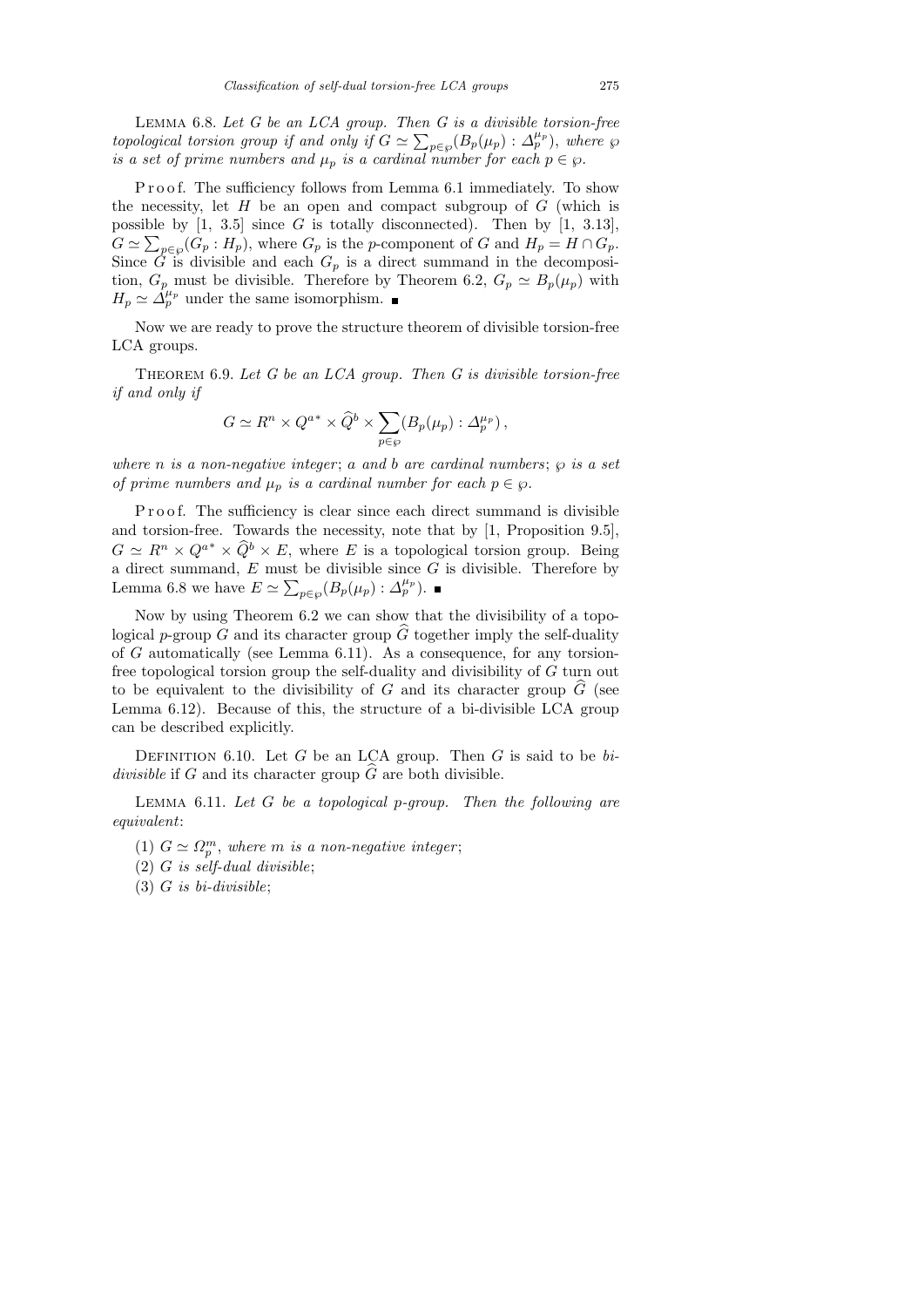(4) G is self-dual and is (topologically isomorphic to) an open subgroup of  $\Omega_p^m$  for some non-negative integer m.

P r o o f.  $(1) \Rightarrow (2) \Rightarrow (3)$  is clear.  $(3) \Rightarrow (1)$  follows from Theorem 6.2 and Proposition 6.7. Since  $(1) \Rightarrow (4)$  is immediate, it remains to show that  $(4) \Rightarrow (1)$ . Note that being an open subgroup of  $\Omega_p^m$ , G must be metrizable. Therefore by Lemma 4.2,  $G \simeq \sum_{i \in S} (\Omega_p^i : \Delta_p^i)$ , where S is countable. So the open compact subgroup  $\Delta_p^{\mu}$  (where  $\mu = |S|$ ) of  $\sum_{i \in S} (\Omega_p^i : \Delta_p^i)$  is topologically isomorphic to an open and compact subgroup  $\widetilde{K}$  of  $\Omega_p^m$  that is topologically isomorphic to  $\Delta_p^m$  by [1, 2.23]. Therefore  $\Delta_p^{\mu} \simeq \Delta_p^m$ . So by Lemma 3.2 we must have  $\mu = m$  and the proof is finished.

LEMMA  $6.12$ . Let G be a topological torsion group. Then the following are equivalent:

(1)  $G \simeq \sum_{p \in \wp} (\Omega_p^{m_p} : \Delta_p^{m_p}),$  where  $\wp$  is a set of prime numbers and each  $m_p$  is a non-negative integer for  $p \in \wp$ ;

 $(2)$  G is self-dual and divisible;

 $(3)$  G is bi-divisible.

P r o o f.  $(1) \Rightarrow (2) \Rightarrow (3)$  is clear. For  $(3) \Rightarrow (1)$ , note that by Lemma 6.8 we have  $G \simeq \sum_{p \in \wp} (B_p(\mu_p) : \Delta_p^{\mu_p})$ . Then by taking duals we have

$$
\widehat{G} \simeq \sum_{p \in \wp} (\widehat{B}_p(\mu_p) : A(\widehat{B}_p(\mu_p), \Delta_p^{\mu_p})).
$$

Since  $\widehat{G}$  is assumed to be divisible, each  $\widehat{B}_p(\mu_p)$  must also be divisible. So both  $B_p(\mu_p)$  and  $\widehat{B}_p(\mu_p)$  are divisible. Hence by Lemma 6.11 we have  $B_p(\mu_p) \simeq \Omega_p^{m_p}$  for some non-negative integer  $m_p$ . So (3) implies (1) and the lemma is proved.  $\blacksquare$ 

THEOREM 6.13. Let  $G$  be an LCA group. Then  $G$  is bi-divisible if and only if

$$
G \simeq R^n \times Q^{a*} \times \widehat{Q}^b \times \sum_{p \in \wp} (\Omega_p^{m_p} : \Delta_p^{m_p}),
$$

where n is a non-negative integer; a and b are cardinals;  $\wp$  is a set of prime numbers and for each  $p \in \varnothing$ ,  $m_p$  is a non-negative integer.

P r o o f.  $\Leftarrow$  is clear. For  $\Rightarrow$ , note that the divisibility of  $\widehat{G}$  implies that G is torsion-free by [2, 24.23]. Therefore by [1, Proposition 9.5] we know that

$$
G \simeq R^n \times Q^{a*} \times \widehat{Q}^b \times E \,,
$$

where  $n$  is a non-negative integer;  $a$  and  $b$  are cardinals; and  $E$  is a densely divisible torsion-free topological torsion group. Since  $G$  is divisible, the direct summand  $E$  must be divisible. Also by taking duals we have

$$
\widehat{G} \simeq R^n \times Q^{b*} \times \widehat{Q}^a \times \widehat{E} .
$$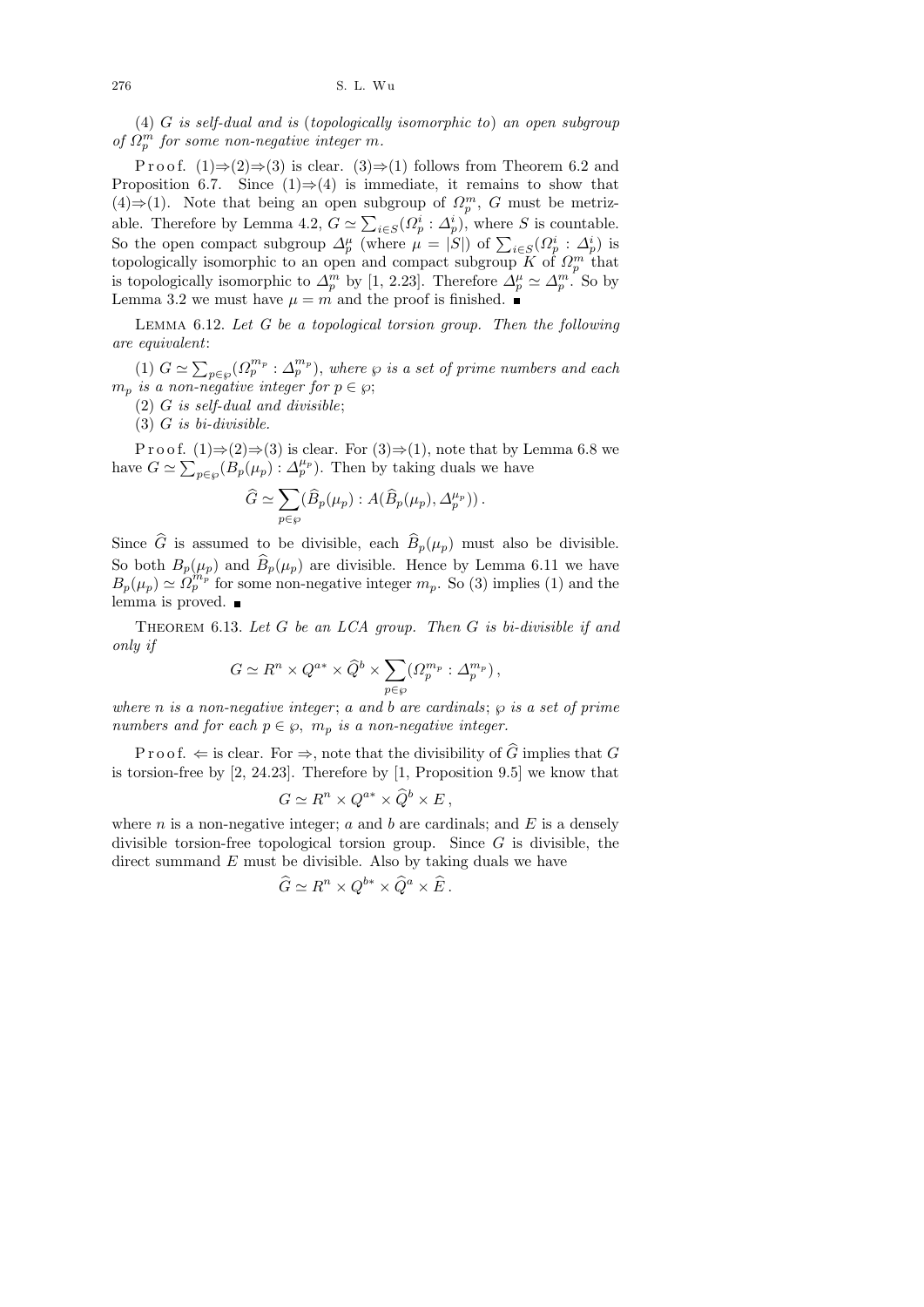$$
G \simeq R^n \times Q^{a*} \times \widehat{Q}^b \times \sum_{p \in \wp} (\Omega_p^{m_p} : \Delta_p^{m_p}) . \blacksquare
$$

COROLLARY 6.14. Let  $G$  be an  $LCA$  group. Then  $G$  is self-dual divisible if and only if  $G \simeq R^n \times Q^{a*} \times \widehat{Q}^a \times \sum_{p \in \wp} (\Omega_p^{m_p} : \Delta_p^{m_p}),$  where n is a nonnegative integer; a is a cardinal;  $\wp$  is a set of prime numbers and for each  $p \in \wp$ ,  $m_p$  is a non-negative integer.

Proof. It suffices to show that  $\Rightarrow$  holds. Suppose that G is self-dual divisible. Then  $G$  is of course bi-divisible. Hence by Theorem 6.13

$$
G \simeq R^n \times Q^{a*} \times \widehat{Q}^b \times \sum_{p \in \wp} (\Omega_p^{m_p} : \Delta_p^{m_p}).
$$

Now by taking duals we have

$$
\widehat{G} \simeq R^n \times \widehat{Q}^a \times Q^{b*} \times \sum_{p \in \wp} (\Omega_p^{m_p} : \Lambda_{-1}^{m_p}).
$$

Since isomorphic topological groups have isomorphic identity components, we must have  $R^n \times \widehat{Q}^b \simeq R^n \times \widehat{Q}^a$ . Again by taking duals we obtain that  $R^n \times Q^{b*} \simeq R^n \times Q^{a*}$ . This implies that  $a = b$  and the corollary is proved.

Note. I would like to thank Dr. M. A. Khan who kindly referred me to his paper A theorem on power-open LCA groups and its consequences, Bull. Austral. Math. Soc. 26 (1982), 239–247, in which this corollary was obtained by another method.

Because of Corollary 6.14 we can derive some interesting results about group extensions.

COROLLARY 6.15. Let  $G$  be an  $LCA$  group that is a divisible self-dual extension of  $\prod_{i=1}^n \Delta_p^i$  by  $\sum_{i=1}^n Z(p^{\infty})$ . Then  $G \simeq \prod_{i=1}^n \Omega_p^i$ .

COROLLARY 6.16. Let  $G$  be an LCA group that is a self-dual extension of  $\prod_{i\in S} \Delta_p^i$  by  $\sum_{i\in S} Z(p^{\infty})$ . Then G is not divisible if  $|S| \geq \aleph_0$ .

From Corollary 6.14 we can get the structure of self-dual divisible connected groups without any difficulty.

COROLLARY 6.17. Let  $G$  be a self-dual divisible LCA group. Then  $G$  is connected if and only if  $G \simeq R^n$ , where n is a non-negative integer.

Even though we have not been able to classify all self-dual torsion-free LCA groups, we shall be content temporarily with the following findings.